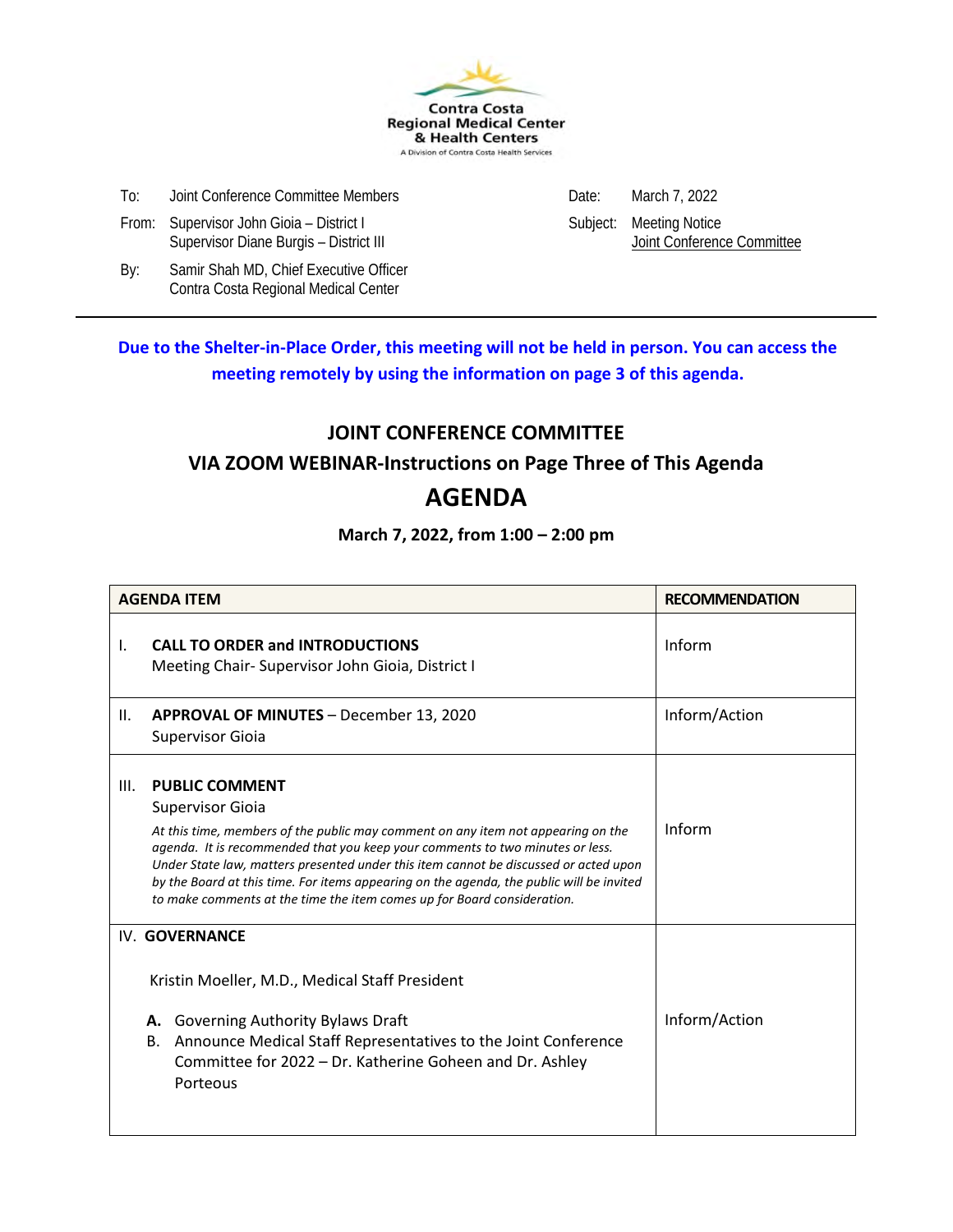| <b>AGENDA ITEM</b> |                                                                                                                                                                                                                                                                                                                                                                                                                                                                                                                                                                                                                                                                                                                         | <b>RECOMMENDATION</b> |
|--------------------|-------------------------------------------------------------------------------------------------------------------------------------------------------------------------------------------------------------------------------------------------------------------------------------------------------------------------------------------------------------------------------------------------------------------------------------------------------------------------------------------------------------------------------------------------------------------------------------------------------------------------------------------------------------------------------------------------------------------------|-----------------------|
| V.                 | <b>ADMINISTRATIVE UPDATE</b><br>Samir B. Shah, MD, Chief Executive Officer/Chief Medical Officer<br>A. Measure X<br>B. Covid Update<br>C. Materials Management Value Stream Map event                                                                                                                                                                                                                                                                                                                                                                                                                                                                                                                                   | Inform                |
|                    | <b>VI. MEDICAL STAFF UPDATE</b><br>Kristin Moeller, M.D., Medical Staff President<br>A. Patient Care Policies for CCRMC/HCs<br>List of policies reviewed by the Medical Executive Committee<br>$\overline{\phantom{0}}$<br>which now require Board approval. Copies of full policies may<br>be viewed on the CCHS SharePoint site, JCC Policies, March 7,<br>2022. Site address:<br>https://contracostahsd.sharepoint.com/sites/JCCPolicies/Shared%<br>20Documents/Forms/AllItems.aspx?id=%2Fsites%2FJCCPolicies%2<br>FShared%20Documents%2F3%2E7%2E2022%20Policies&viewid=c<br>82c1198%2D88de%2D441d%2Da012%2D65fc9efc571e<br>Note: Above link is not live. Copy and paste to address line to<br>access policy folder. | Inform/Consent        |
|                    | VII. SAFETY AND QUALITY UPDATES<br>Sergio Urcuyo M.D., Hospital Medical Director                                                                                                                                                                                                                                                                                                                                                                                                                                                                                                                                                                                                                                        |                       |
|                    | A. PSPIC/Quality Update                                                                                                                                                                                                                                                                                                                                                                                                                                                                                                                                                                                                                                                                                                 | Inform                |
|                    | <b>VIII. ADJOURN to Professional Affairs Committee</b><br>Any public comment for the Professional Affairs Committee (PAC) will be<br>taken prior to adjournment to accommodate the electronic nature of<br>these meetings and non-public nature of PAC.<br>PAC will be held under separate Zoom meeting. PAC attendees, please<br>disconnect and use the PAC invite Zoom information for that meeting.                                                                                                                                                                                                                                                                                                                  | Inform                |
|                    | IX. NEXT MEETING: Monday, May 2, 2022                                                                                                                                                                                                                                                                                                                                                                                                                                                                                                                                                                                                                                                                                   |                       |

*Joint Conference Committee observes Ralph M. Brown Act open meeting law procedures. Reasonable accommodations will be provided for persons with disabilities planning to attend. Contact the staff person listed below at least 72 hours before the meeting. Any disclosable public records related to an open session item on a regular meeting agenda and distributed by the County to a majority of members of the Joint Conference Committee prior to that meeting are available for public inspection at 2500 Alhambra Avenue during normal business hours. Public comment may also be submitted via electronic mail at least one full workday prior to the published meeting time. For information contact Karin Stryker [– karin.stryker@cchealth.org,](mailto:karin.stryker@cchealth.org) 925-234-1909.*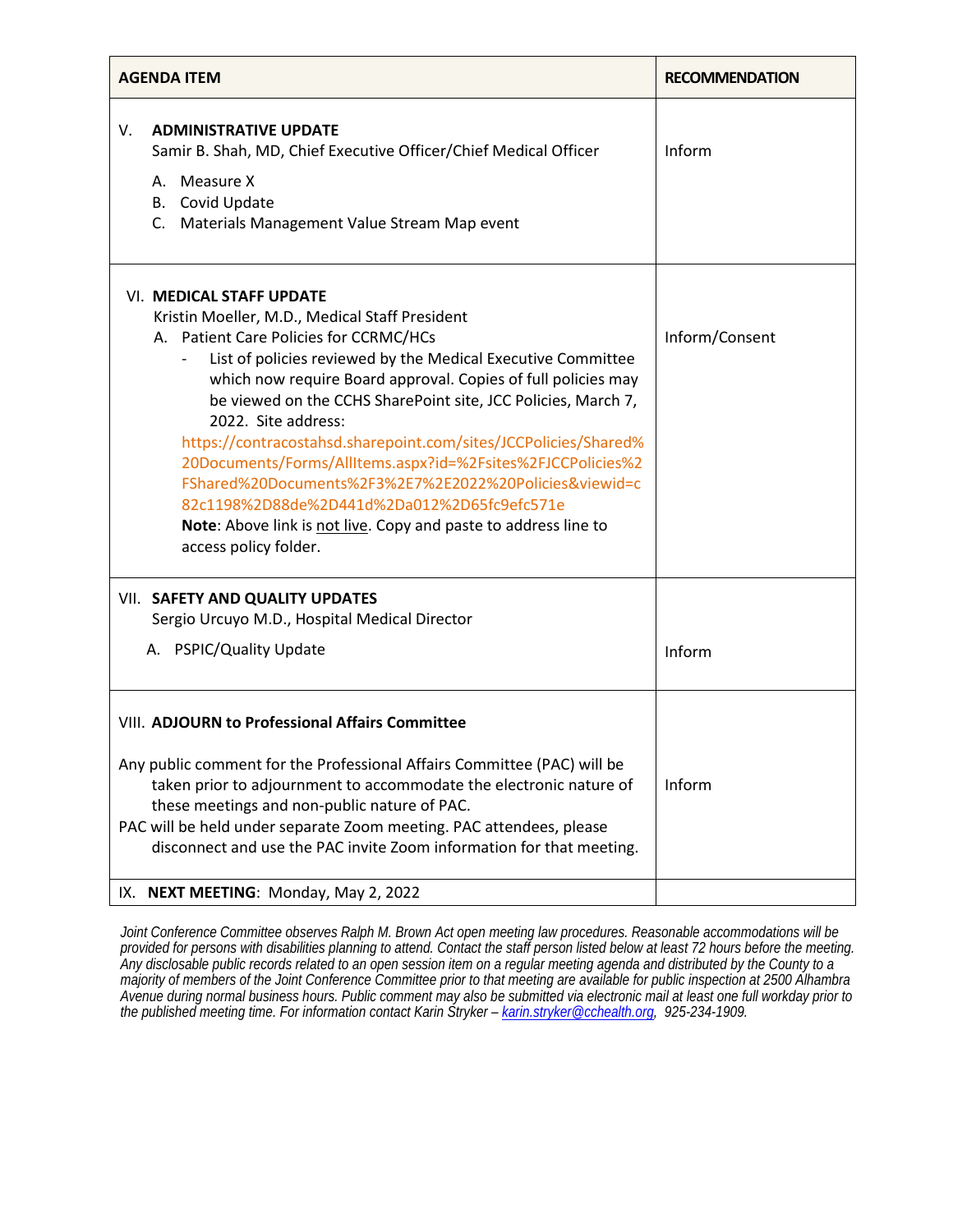#### **Zoom Webinar**

#### **Meeting Instructions**

#### **Please click the link below to join the webinar**:

https://cccounty-us.zoom.us/j/84825957425?pwd=UFlVUlY0SkI5S2J5Lys0dHdlb2R6QT09

Passcode: 103569

Or Telephone:

Dial:

 USA 214 765 0478 US Toll USA 888 278 0254 US Toll-free

Conference code: 154228

Or an H.323/SIP room system:

 H.323: 162.255.37.11 (US West) or 162.255.36.11 (US East) Meeting ID: 848 2595 7425 Passcode: 103569 SIP: 84825957425@zoomcrc.com Passcode: 103569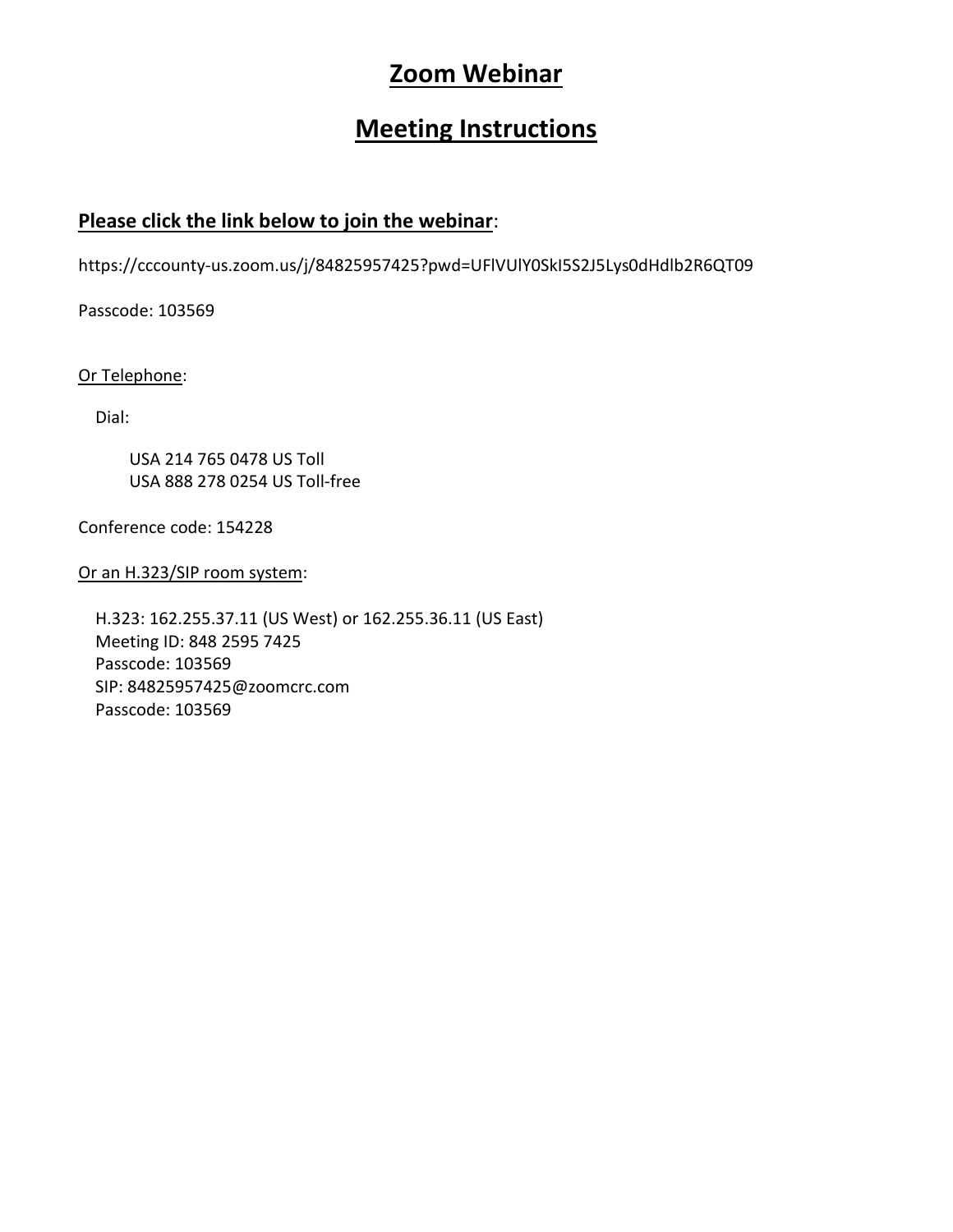

#### **JOINT CONFERENCE COMMITTEE**

#### **Minutes**

**December 13, 2021, 1:30pm – 2:30 pm**

**Due to the Shelter-in-Place Order, this meeting will not be held in person.** 

*VOTING MEMBERS PRESENT: Supervisor John Gioia, District I; Dr. Courtney Beach, Chair, Hospital Medicine; Andrea Sandler MD, Chair, Family Medicine. NON-VOTING MEMBERS PRESENT: Samir Shah MD, Chief Executive Officer/Chief Medical Officer; Kristin Moeller MD, Medical Staff President; Anna Roth, R.N. NON-VOTING MEMBERS ABSENT: None. GUESTS PRESENT: Jaspreet Benepal RN, Chief Nursing Officer; Sergio Urcuyo MD, Hospital Medical Director; Karin Stryker, Director, Safety and Performance Improvement; Health Services Director; Randy Sawyer, Health Services Deputy Director; Mary Campbell, Director, Safety and Performance Improvement; David Runt, Chief Operations Officer. Helena Martey, Director of Ambulatory Care; Ira-Beda Sabio, Director of Inpatient Nursing; Erika Jenssen, Deputy Health Director; Gabriela Sullivan MD, Ambulatory and Specialty Medical Director; Rajiv*  Pramanik, Chief Medical Informatics Officer; William Walker, Director of Health Services; Nancy Hendra, Director of *Infection Prevention and Control Program; Tarun Bhandari, Chief Psychiatry; Shannon Dickerson, Quality Management Program Coordinator; Kimberly McCarl, Communications Officer; Will Harper, Community and Media Relations; Chris Farnitano MD, Medical Director; Brian Johnson, Residency Director.* 

|                                                                                                                                                                                          | <b>AGENDA ITEM</b>                                                                                                                                     | <b>RECOMMENDATION</b>                                           |
|------------------------------------------------------------------------------------------------------------------------------------------------------------------------------------------|--------------------------------------------------------------------------------------------------------------------------------------------------------|-----------------------------------------------------------------|
| I.                                                                                                                                                                                       | <b>CALL TO ORDER and INTRODUCTIONS</b><br>Meeting Chair- Supervisor John Gioia, District I                                                             | <b>Inform</b>                                                   |
| Ш.                                                                                                                                                                                       | <b>APPROVAL OF MINUTES - October 4, 2021</b><br><b>Supervisor Gioia</b>                                                                                | Motion:<br><b>By Beach</b><br><b>Seconded by Sandler</b>        |
| In open session, voting members of Contra Costa Regional Medical Center Joint<br>Conference Committee voted to accept the October 4, 2021, Joint Conference<br><b>Committee minutes.</b> |                                                                                                                                                        | Ayes:<br>Gioia                                                  |
|                                                                                                                                                                                          |                                                                                                                                                        | <b>Absent: None</b><br><b>Abstain: None</b>                     |
| III.                                                                                                                                                                                     | <b>PUBLIC COMMENT</b><br><b>Supervisor Gioia</b>                                                                                                       | <b>Inform</b>                                                   |
|                                                                                                                                                                                          | Unknown caller sends condolences to Supervisor Burgis.                                                                                                 |                                                                 |
|                                                                                                                                                                                          | IV. GOVERNANCE                                                                                                                                         | <b>Motion:</b><br><b>By Sandler</b><br><b>Seconded by Beach</b> |
|                                                                                                                                                                                          | Kristin Moeller, M.D., Medical Staff President                                                                                                         |                                                                 |
|                                                                                                                                                                                          | A. 2022 Governing Authority bylaws proposed revisions                                                                                                  | Ayes:<br>Gioia                                                  |
|                                                                                                                                                                                          | Dr. Moeller stated that the only proposed change is adding the Chief Nursing<br>Officer to the non-voting membership of JCC and PAC meetings. No other | <b>Absent: None</b><br><b>Abstain: None</b>                     |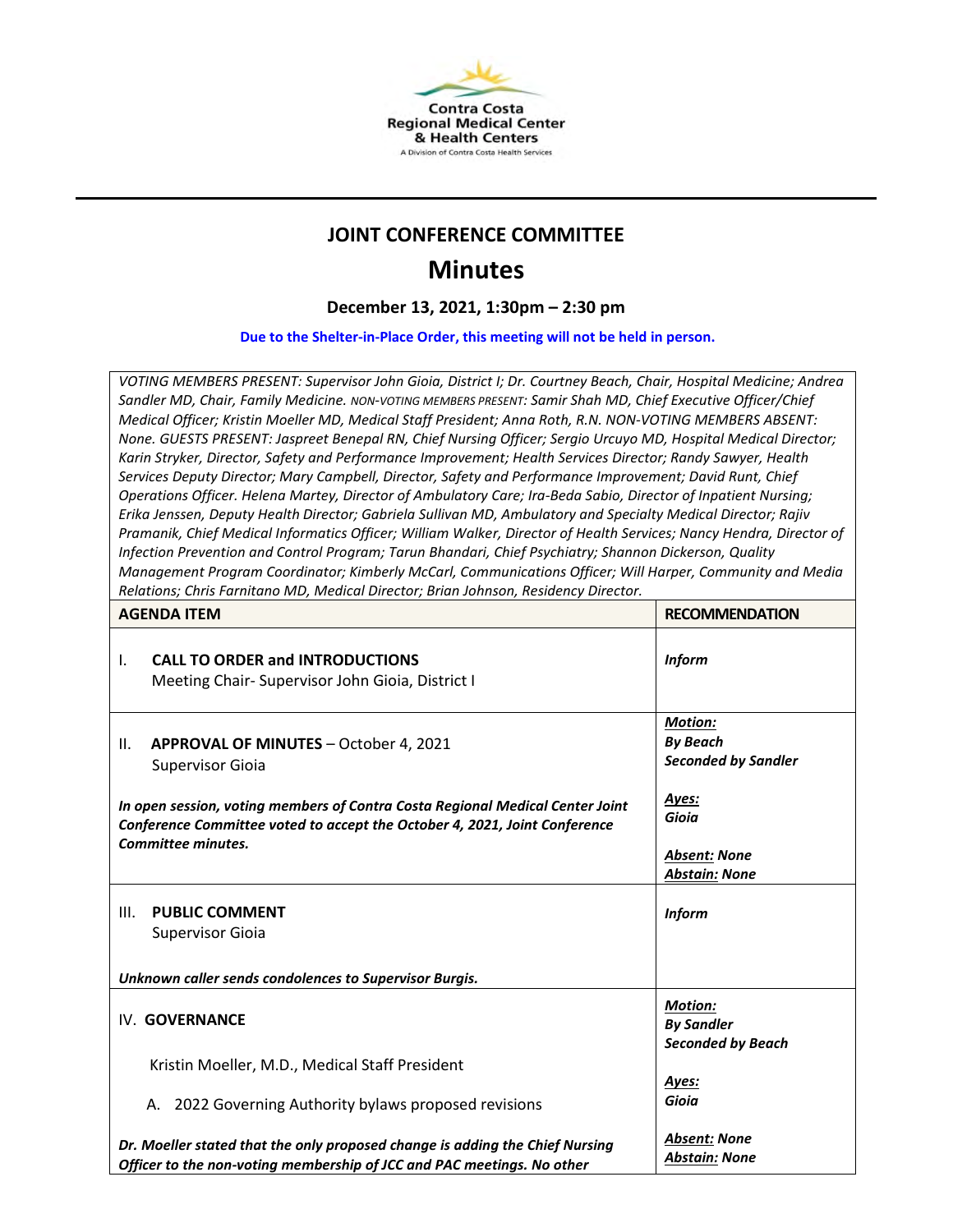| revisions were made other than some small grammatical changes. Once<br>approved, language will move forward to County Council for review. Bylaws will<br>be brought back to first JCC meeting in 2022 for final approval.                                                                                                                                                                                                                                                                                                                                                                                                                                                                                                                                                                                                                                                                                                                                                                                                                                                                                                                                                                                                                                                                                                                                                                                                                                                                                                                                                                                                                                                                                                                                                                                                                                                                                                                                                                                                                                                                                                                                                                                                          |                       |
|------------------------------------------------------------------------------------------------------------------------------------------------------------------------------------------------------------------------------------------------------------------------------------------------------------------------------------------------------------------------------------------------------------------------------------------------------------------------------------------------------------------------------------------------------------------------------------------------------------------------------------------------------------------------------------------------------------------------------------------------------------------------------------------------------------------------------------------------------------------------------------------------------------------------------------------------------------------------------------------------------------------------------------------------------------------------------------------------------------------------------------------------------------------------------------------------------------------------------------------------------------------------------------------------------------------------------------------------------------------------------------------------------------------------------------------------------------------------------------------------------------------------------------------------------------------------------------------------------------------------------------------------------------------------------------------------------------------------------------------------------------------------------------------------------------------------------------------------------------------------------------------------------------------------------------------------------------------------------------------------------------------------------------------------------------------------------------------------------------------------------------------------------------------------------------------------------------------------------------|-----------------------|
| <b>AGENDA ITEM</b>                                                                                                                                                                                                                                                                                                                                                                                                                                                                                                                                                                                                                                                                                                                                                                                                                                                                                                                                                                                                                                                                                                                                                                                                                                                                                                                                                                                                                                                                                                                                                                                                                                                                                                                                                                                                                                                                                                                                                                                                                                                                                                                                                                                                                 | <b>RECOMMENDATION</b> |
| <b>ADMINISTRATIVE UPDATE</b><br>V.<br>Samir B. Shah, MD, Chief Executive Officer/Chief Medical Officer<br>A. 2021 Accomplishments<br>Dr. Shah shared that CCRMC and Health Centers received recent national<br>recognition from Leapfrog, Baby Friendly USA, Newsweek, and the Lown<br>Institute. State recognition received came from California Association of Public<br>Hospitals, Department of Public Health for PRIME, and for our Opioid Care and<br><b>Maternity Care improvement.</b><br>His comments on each recognition include:<br>Leapfrog is an opportunity to show that our organization is a safe place<br>٠<br>to receive care. We've retained a score of 'B' for the last five periods.<br>Our Baby Friendly designation is a multi-year effort. It acknowledges<br>٠<br>that our system's patients receive the most current, standard,<br>appropriate, and culturally sensitive treatments and education<br>surrounding breastfeeding. Received designation January 2020.<br>Newsweek recognized CCRMC as being 1 of 231 hospitals nationwide<br>that provides exemplary service in maternity care.<br>The Lown institute ranked CCRMC number 10 on the list of 50 hospitals<br>nationwide that have reduced overprescribing, over-screening, and<br>unnecessary procedures.<br>Recognized with top honors by the CA Association of Public Hospitals,<br>along with CCHS, for our work in vaccine equity in our community during<br>the Covid emergency. We increased our vaccine rates by 17% in the<br>lowest quartile areas of the Healthy Places Index between May and<br>August of this year by strategically reaching out to communities less<br>likely to get vaccinated, successfully reducing the gaps. Reduced the<br>equity gap between the highest and lowest quartile by 6%. Dr. Farnitano<br>acknowledge that we reduced the gap between white and black<br>residents by 6% and white and Mexican residents by 7%.<br>In 2021, we were #1 in funds received by public hospital systems during<br>$\bullet$<br>the PRIME MediCal 1115 waiver program.<br>Recognized by the CA Dept. of Public Health for opioid care, making sure<br>we are providing safe and effective opioid use and screening. | <b>Inform</b>         |
| B. Covid Update                                                                                                                                                                                                                                                                                                                                                                                                                                                                                                                                                                                                                                                                                                                                                                                                                                                                                                                                                                                                                                                                                                                                                                                                                                                                                                                                                                                                                                                                                                                                                                                                                                                                                                                                                                                                                                                                                                                                                                                                                                                                                                                                                                                                                    |                       |
| Dr. Urcuyo stated that CCRMC is currently experiencing a slight increase in COVID<br>patients on the units, but the number is relatively small. We have been able to<br>continue to do an effective job of triaging patient in the ED. Patients have been<br>repatriated from other institutions when appropriate. All screening protocols are<br>still in place. We are aggressively vaccinating the unvaccinated when they are<br>here as a patient.                                                                                                                                                                                                                                                                                                                                                                                                                                                                                                                                                                                                                                                                                                                                                                                                                                                                                                                                                                                                                                                                                                                                                                                                                                                                                                                                                                                                                                                                                                                                                                                                                                                                                                                                                                             |                       |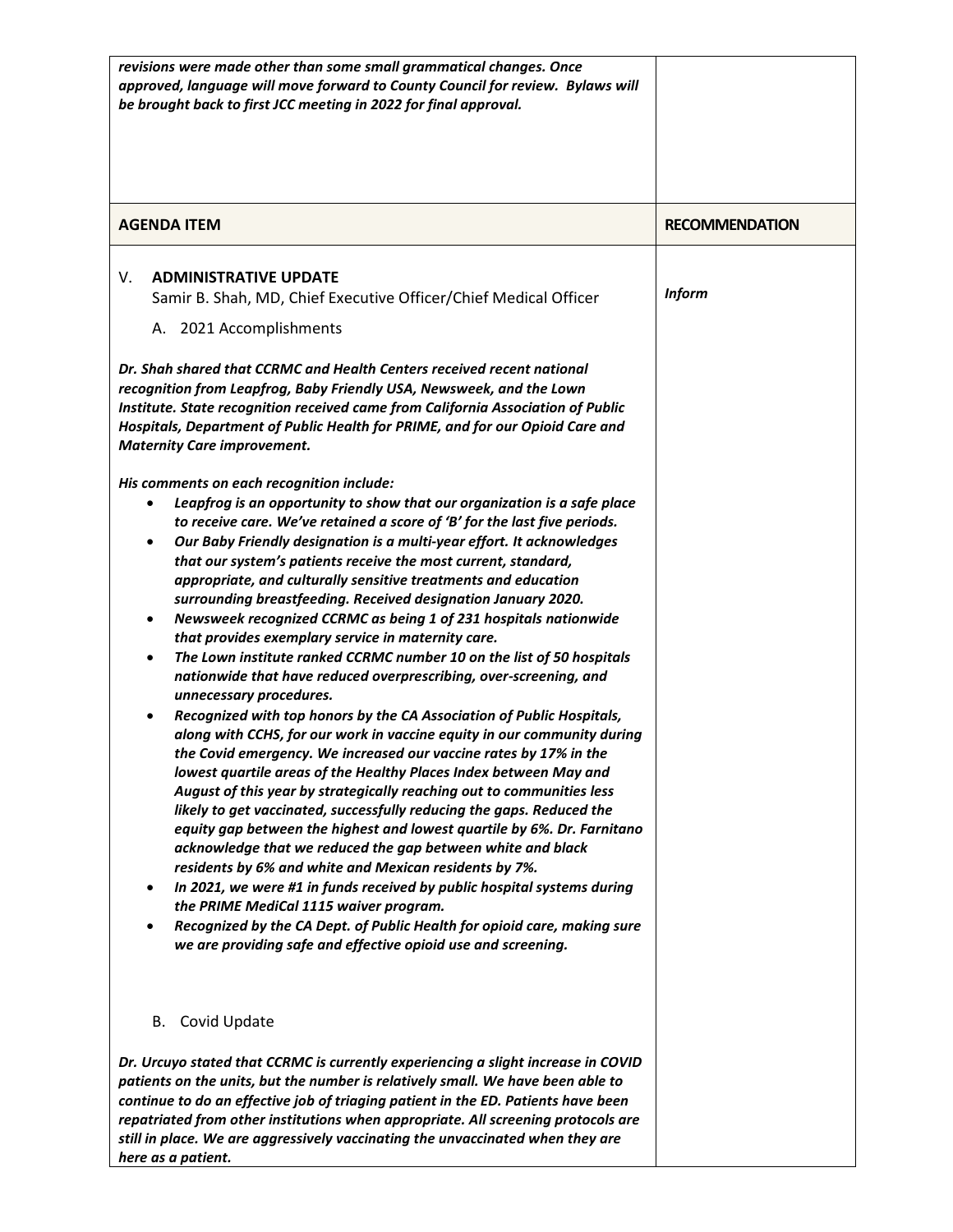| He expressed excited about the prospects of some new therapeutics to help treat<br>COVID-19 and stated that we are partnering with the County, State, and<br>pharmacy groups to bring as many in-house and as high volume as possible for<br>our patients.                                                                                                                                                                                                                                                                                                                                                                       |                                                                 |
|----------------------------------------------------------------------------------------------------------------------------------------------------------------------------------------------------------------------------------------------------------------------------------------------------------------------------------------------------------------------------------------------------------------------------------------------------------------------------------------------------------------------------------------------------------------------------------------------------------------------------------|-----------------------------------------------------------------|
| The effects on the hospitals have yet to be seen regarding the Omicron variant. It<br>will likely affect lots of people in the community, but CCRMC is ready for the<br>expected community surge.                                                                                                                                                                                                                                                                                                                                                                                                                                |                                                                 |
| Supervisor Gioia stated that he has heard Omicron is highly more highly<br>transmissible and the preliminary data is showing that that severity of illness<br>may not be as intense.                                                                                                                                                                                                                                                                                                                                                                                                                                             |                                                                 |
| Dr. Farnitano stated that the evidence so far supports that 2-doses of our<br>standard vaccines does seem to have a remarkably diminished level of protection.<br>Boosters seem to give a much higher level of protection, but it is not 100%<br>protection against infection. Among US cases, we are seeing a lot of people<br>boosted still got infected. The booster seems almost necessary to provide<br>protection against the Omicron variant.                                                                                                                                                                             |                                                                 |
| An unknown caller asked a question regarding the opioid care. She states it's a<br>very addictive drug and was wondering if the patients identified are prescription<br>drug abusers. The caller also asked if our County taking any of the data collected<br>from these other medical professionals to help them kick this habit?                                                                                                                                                                                                                                                                                               |                                                                 |
| Caller additionally stated that she does not understand why we are pushing the<br>vaccination. She was concerned that the first 2 vaccines didn't seem to work, and<br>we now have to take a booster. Her questions included: Is the booster equivalent<br>to the first 2 doses or has it been modified per the omicron characteristics? We<br>aren't dealing with the problem if we don't know the differences? Other concerns<br>included seemingly contradictory information between the drug company<br>statements on vaccine effectiveness with Omicron versus recommendations by<br>the CDC and public health departments. |                                                                 |
| In response to the caller, Supervisor Gioia stated that there is a certain time limit<br>for the effectiveness of these vaccines. Getting a booster is not an indication that<br>the earlier dose did not work. It is an indication that like other vaccines, after<br>certain periods of time the vaccine loses its effectiveness.                                                                                                                                                                                                                                                                                              |                                                                 |
| Per Dr. Farnitano, we don't know what other additional boosters will be needed<br>in the future. Many vaccines need multiple doses to get to a full effect. With<br>Omicron it's clear that three doses are needed to get the full effect, rather than<br>the two doses needed with earlier strains. We are seeing that with Omicron,<br>natural immunity from previous strains seems to give little to no protection.                                                                                                                                                                                                           |                                                                 |
| <b>VI. MEDICAL STAFF UPDATE</b><br>Kristin Moeller, M.D., Medical Staff President<br>A. Patient Care Policies for CCRMC/HCs                                                                                                                                                                                                                                                                                                                                                                                                                                                                                                      | <b>Motion:</b><br><b>By Sandler</b><br><b>Seconded by Beach</b> |
| All the policies were reviewed and approved up through MEC.                                                                                                                                                                                                                                                                                                                                                                                                                                                                                                                                                                      | <u>Ayes:</u><br>None                                            |
| B. Family Medicine Residency Report                                                                                                                                                                                                                                                                                                                                                                                                                                                                                                                                                                                              | <b>Absent: None</b>                                             |
| Family Medicine Residency presented their annual report and recognized that<br>board review is a requirement of licensure.                                                                                                                                                                                                                                                                                                                                                                                                                                                                                                       | <b>Abstain: Gioia</b>                                           |
|                                                                                                                                                                                                                                                                                                                                                                                                                                                                                                                                                                                                                                  |                                                                 |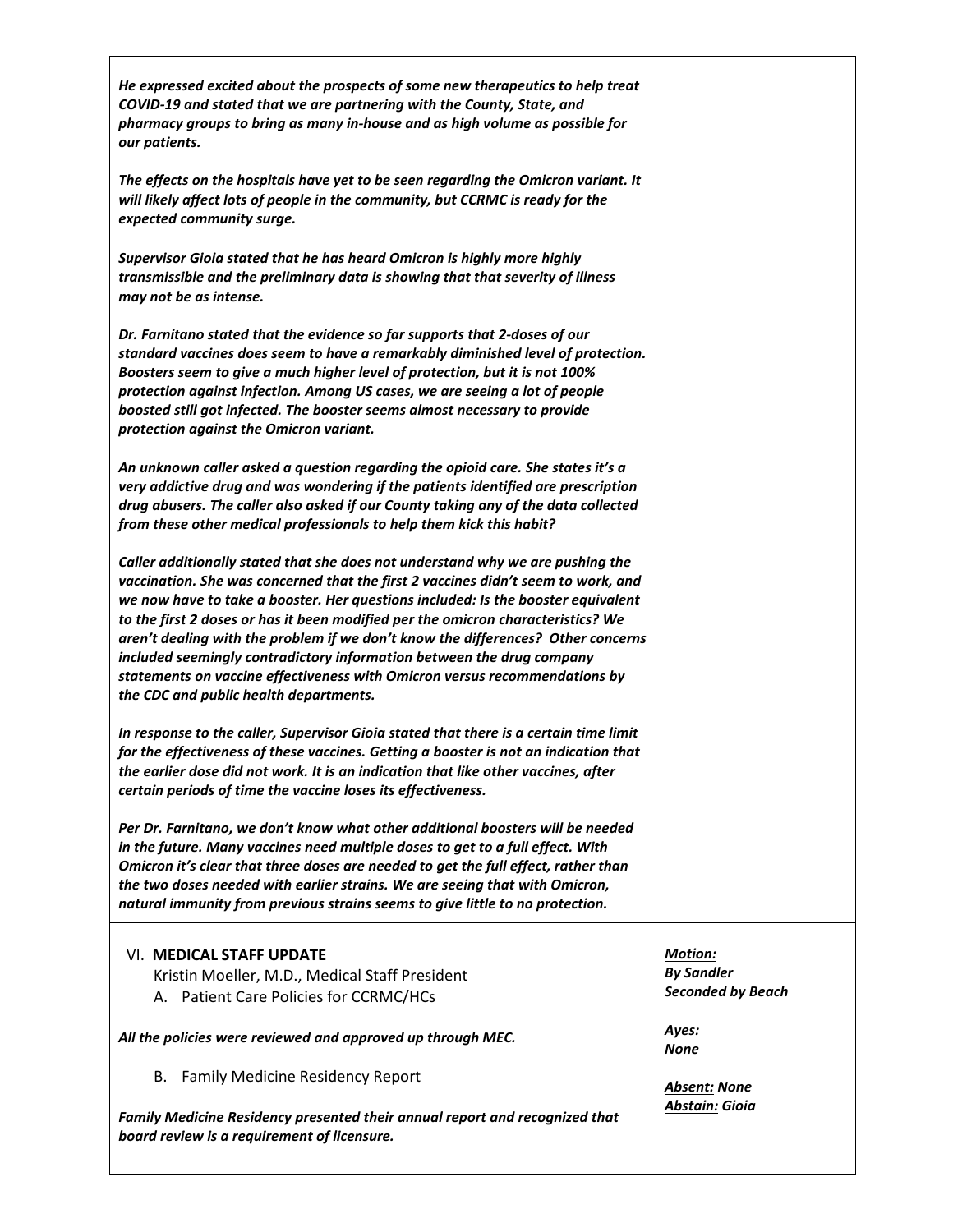| VII. SAFETY AND QUALITY UPDATES<br>Sergio Urcuyo M.D., Hospital Medical Director                                                                                                                                                                                                                                                                                                                                                                                                                                 | <b>Inform</b>                                 |
|------------------------------------------------------------------------------------------------------------------------------------------------------------------------------------------------------------------------------------------------------------------------------------------------------------------------------------------------------------------------------------------------------------------------------------------------------------------------------------------------------------------|-----------------------------------------------|
| A. Behavioral Health Update                                                                                                                                                                                                                                                                                                                                                                                                                                                                                      |                                               |
| Per Dr. Bhandari, since the pandemic, suicide rates have not risen much higher<br>since January 2019. Other data from the coroners' offices show that suicide rates<br>peaked locally in 2016. CCRMC's inpatient psychiatric daily census is up. A big<br>jump in the census was due to the opening of the closed unit in late 2020. A less<br>than full census is generally related to patient care needs such as isolation and<br>facility limitations.                                                        |                                               |
| Psychiatric emergency average daily census has been trending upwards over the<br>last several years until recently. A saturation plan was instituted back in 2019,<br>that had it not been implemented, would have resulted in a much higher census<br>rate. It has afforded us the opportunity to provide services in other safe locations<br>for patients. Miller Wellness Center's behavioral health clinics now also see a<br>large portion of the patients.                                                 |                                               |
| Dr. Sullivan stated that we recently hired 11 behaviorists to provide outpatient<br>behavioral health care within the primary care setting and are now integrated<br>completely in each health center. We now provide direct scheduling into the clinic<br>slots. Increased staffing and improved scheduling have resulted in our visits<br>tripling. During the period Q1 2020 through Q2 2021, those visits increased from<br>280 visits to 951 visits system-side for our mild to moderate behavioral health. |                                               |
| Patients who used to be sent to other institutions for psychiatric care are now<br>being scheduled directly into Miller Wellness Center's (MWC) psychiatry visit<br>slots. We experienced 2,349 visits in MWC 2020; this year(2021 we are up to<br>2,918 visits. The waitlist in ambulatory for a patient to see a psychiatrist has been<br>reduced from 33 days to 6 days. We have also weekly case conferences that the<br>psychiatry team is leading for primary care doctors.                                |                                               |
| Dr. Urcuyo expressed that as the population increases there has been an<br>increasing demand on the services. We are doing everything we can to meet that<br>demand. We opened the second inpatient psych unit in later 2020 as our<br>Psychiatric Emergency Services unit was often full, causing CCRMC to often send<br>patients to other facilities. Reopening that unit nearly doubled the capacity of<br>inpatient psychiatry.                                                                              |                                               |
| An unknown caller inquired if the current patients we have are more medically-<br>related then mentally related? She wondering about the COVID ordinance for<br>these mental patients, if they do not have the capacity to decide for themselves,<br>do we still give them the right to refuse or accept [the vaccine]? Per Dr. Urcuyo,<br>patient consent is always obtained before administering any medication.                                                                                               |                                               |
| <b>VIII. ADJOURN to Professional Affairs Committee</b>                                                                                                                                                                                                                                                                                                                                                                                                                                                           | <b>Inform</b>                                 |
| IX. NEXT MEETING: To be determined in January 2022                                                                                                                                                                                                                                                                                                                                                                                                                                                               |                                               |
| Minutes approved by Chair: Supervisor John Gioia, District I                                                                                                                                                                                                                                                                                                                                                                                                                                                     |                                               |
| <b>Supervisor John Gioia</b><br>Date                                                                                                                                                                                                                                                                                                                                                                                                                                                                             | <b>Minutes by Shanazz Ahmad/Karin Stryker</b> |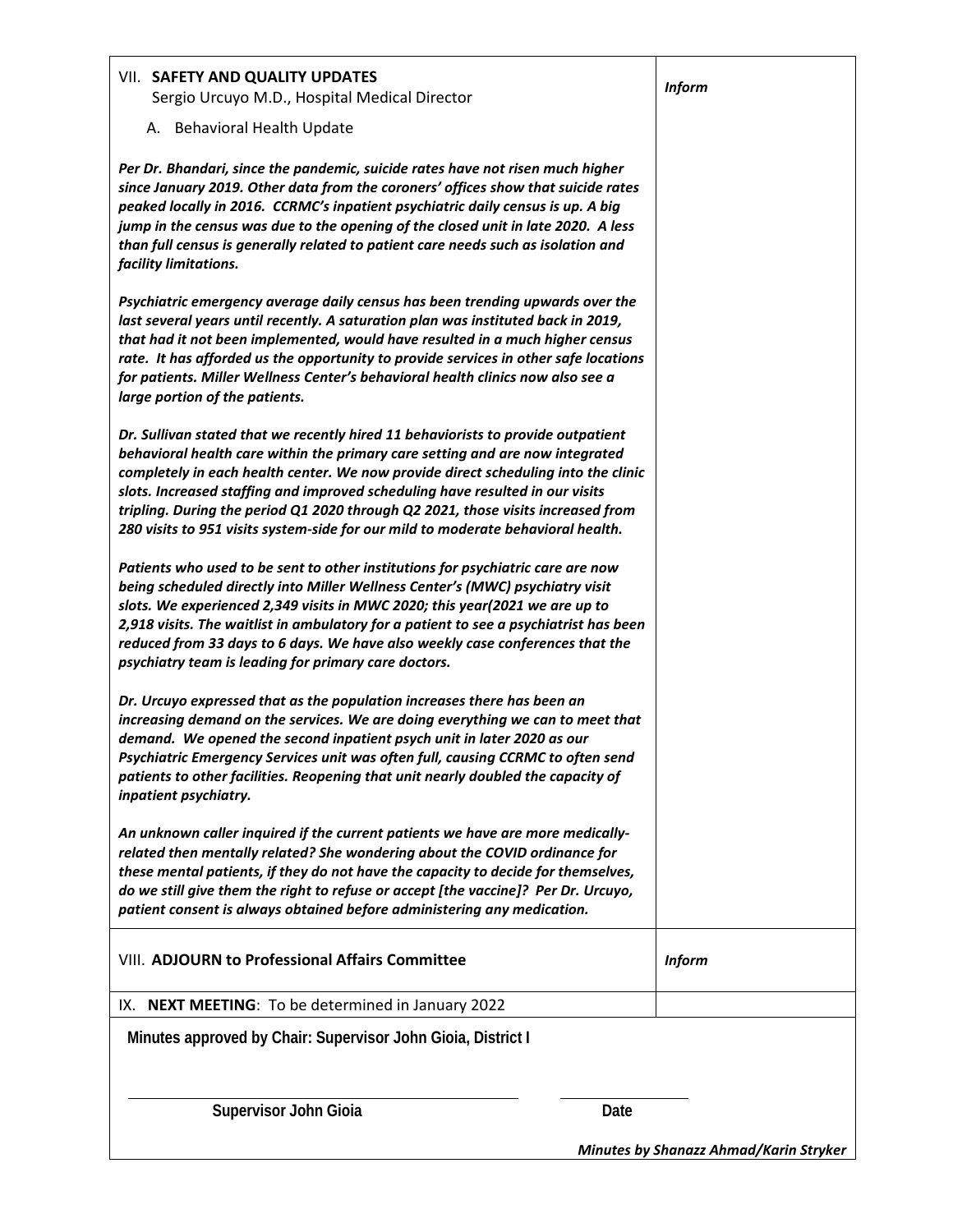

### GOVERNING AUTHORITY BYLAWS

## Contra Costa Regional Medical Center and Health Centers

*Effective January 20221*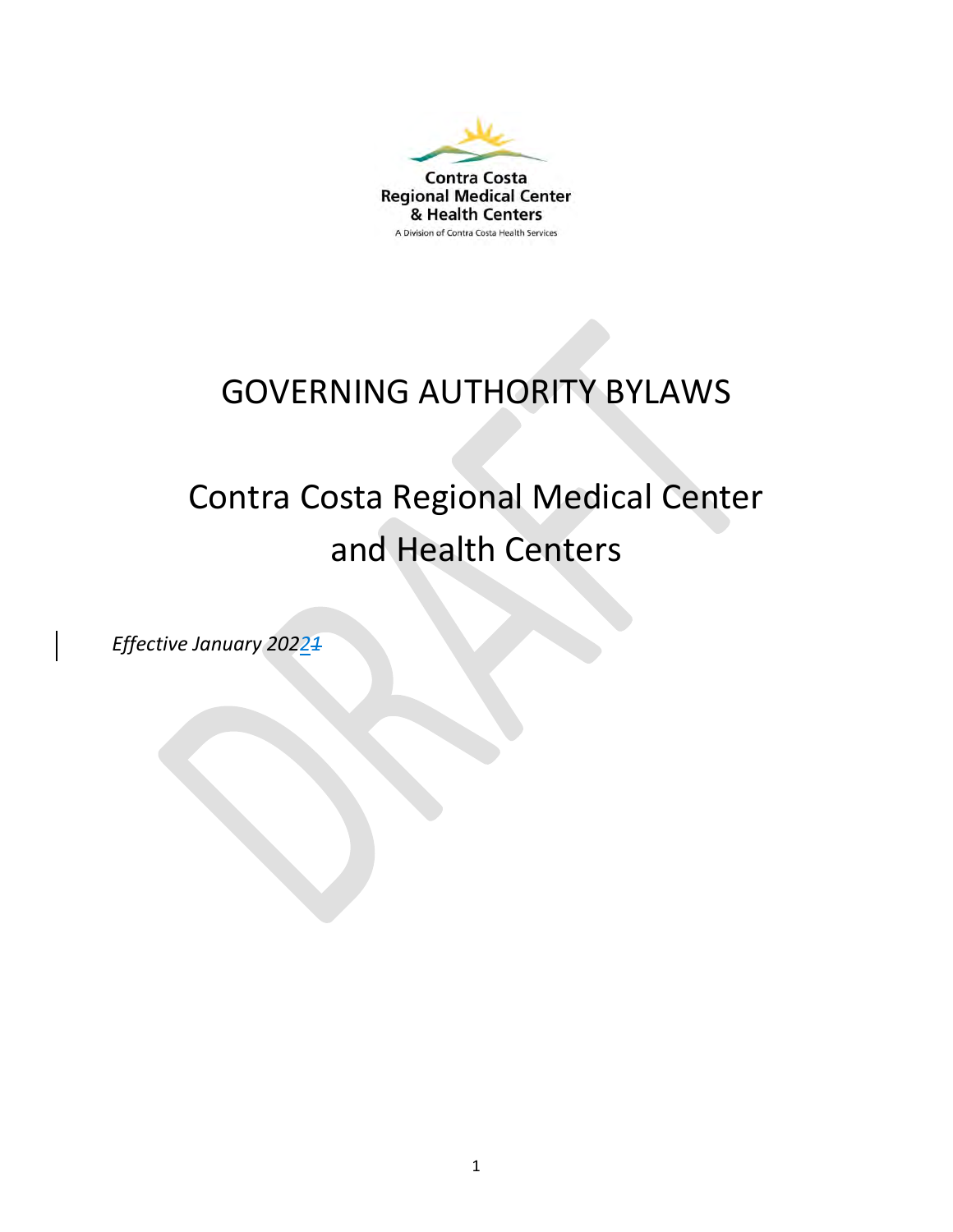#### Table of Contents

| $11\theta$ |  |
|------------|--|
|            |  |
|            |  |
|            |  |
|            |  |
|            |  |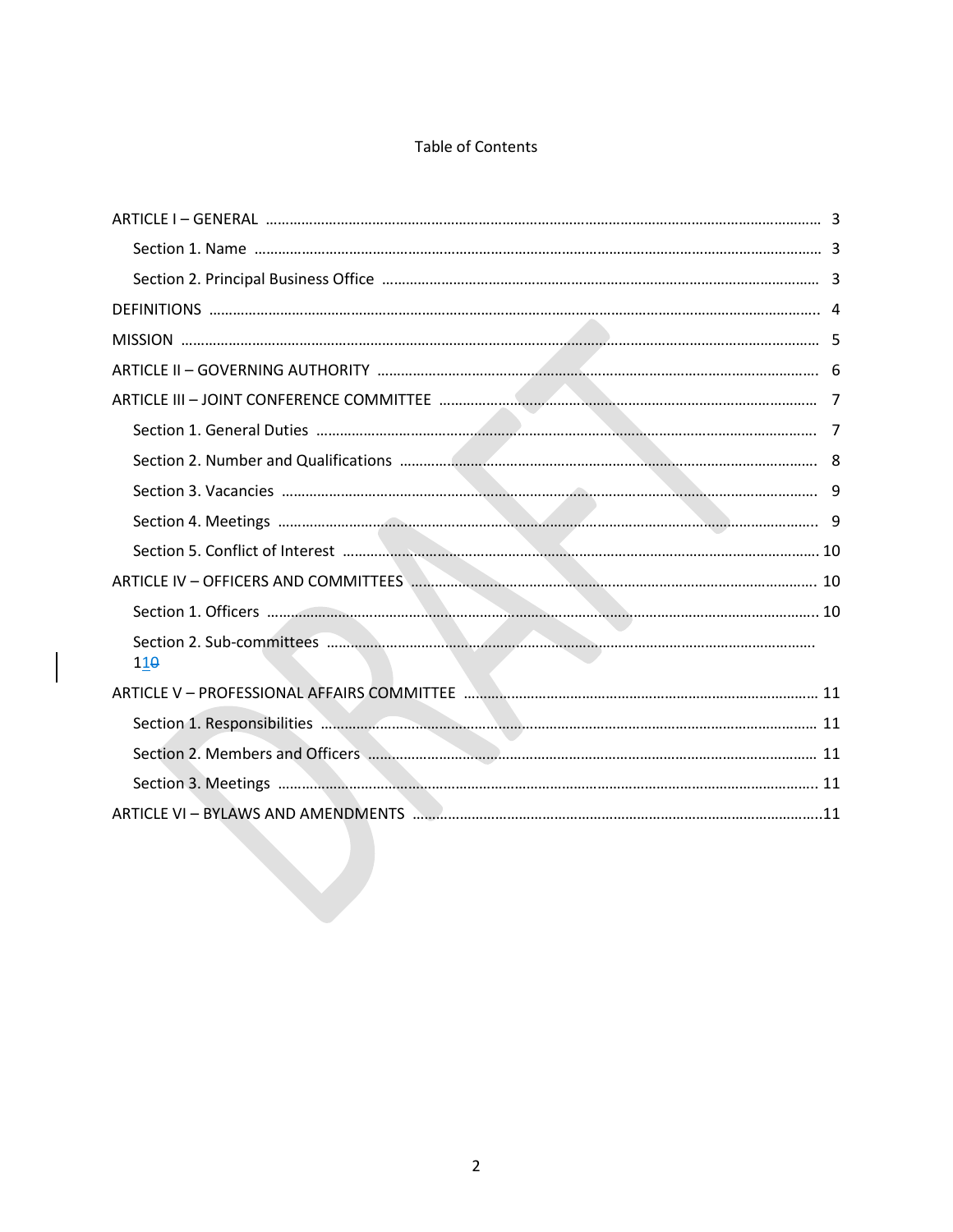#### BYLAWS OF CONTRA COSTA REGIONAL MEDICAL CENTER AND HEALTH CENTERS

#### ARTICLE I

#### **GENERAL**

- Section 1. Name. The name of the hospital is Contra Costa Regional Medical Center and Health Centers.
- Section 2. Principal Business Office. The principal business office is in the City of Martinez, County of Contra Costa, State of California.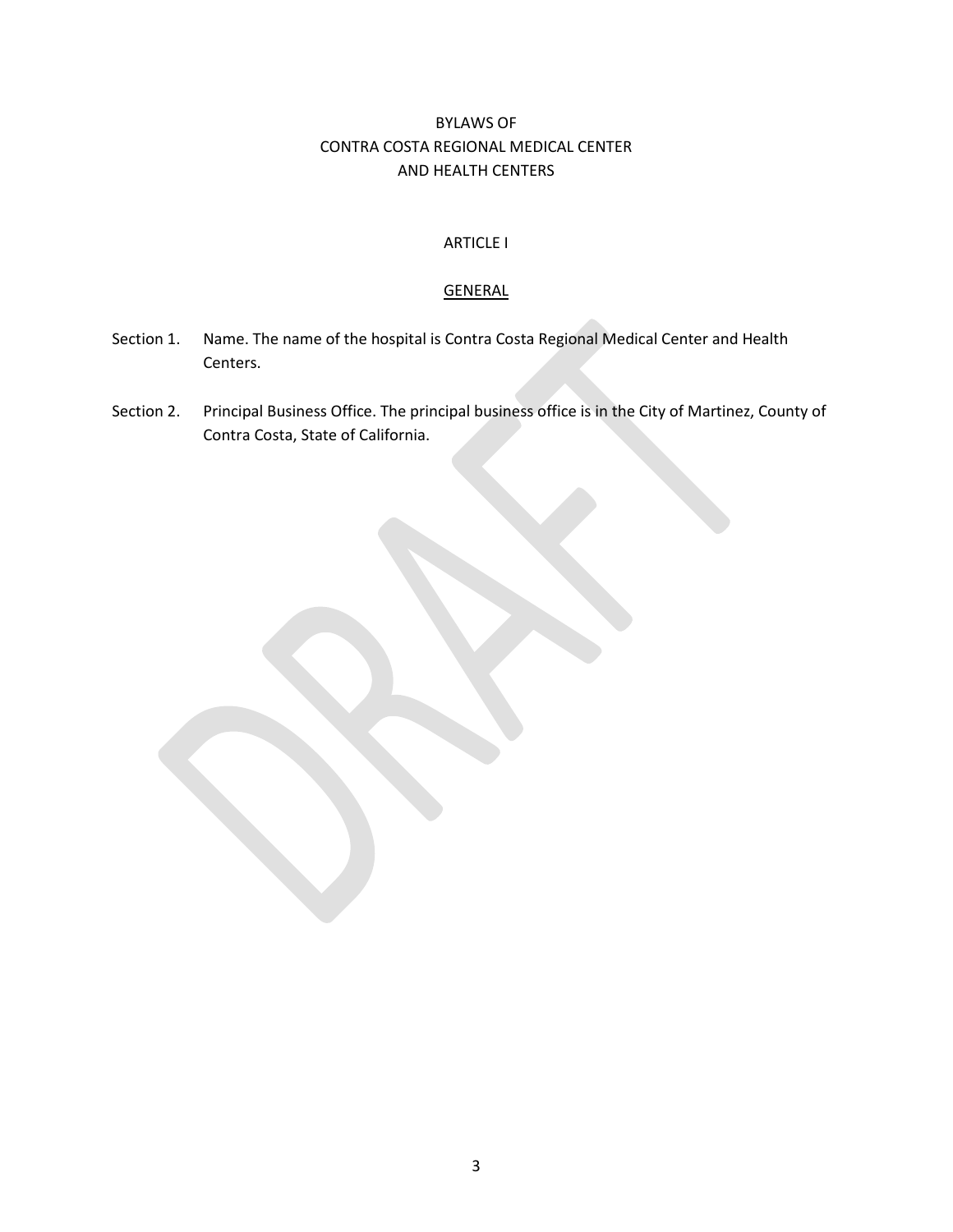#### **DEFINITIONS**

The following definitions apply to the provisions of the Bylaws:

- 1. "Administrator" or "CCRMC Administrator" The Chief Executive Officer of Contra Costa Regional Medical Center and Health Centers, and his/her designee.
- 2. "Board" or "Governing Body" The Board of Supervisors for the County of Contra Costa.
- 3. "Director" The Director of Health Services for the County of Contra Costa.
- 4. "Hospital" or "Medical Center" Contra Costa Regional Medical Center and Health Centers.
- 5. "Medical Staff" The formal organization of all members of the CCRMC and Health Centers' Medical Staff as defined in the Medical Staff Bylaws.
- 6. "Joint Conference Committee" A joint Medical Staff and Board committee that performs institutional management, planning, and performance improvement functions.
- 7. "Professional Affairs Committee" A joint Medical Staff and Board committee that performs professional quality management functions.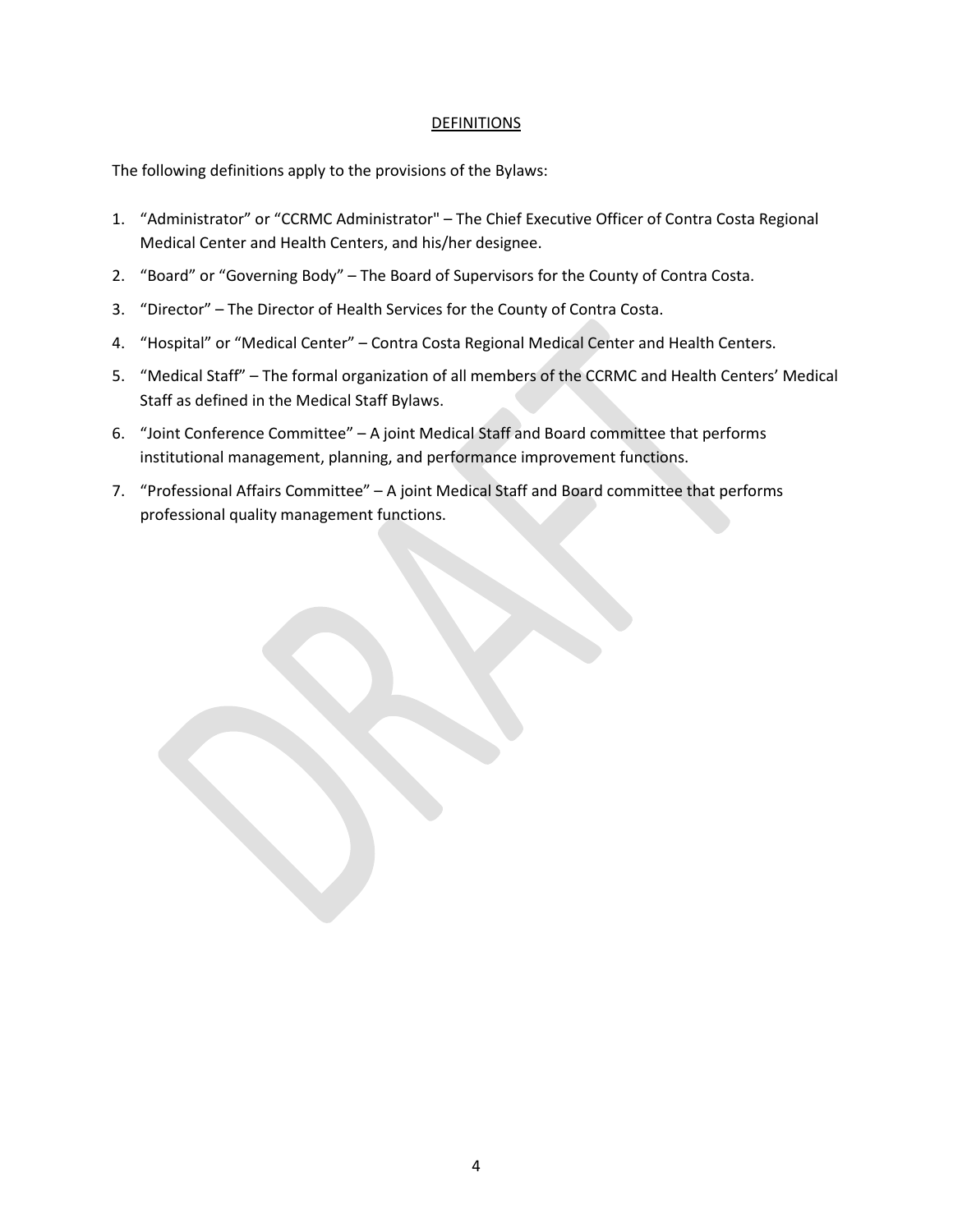#### MISSION

Contra Costa Health Services cares for and improves the health of all people in Contra Costa County with special attention to those who are most vulnerable to health problems.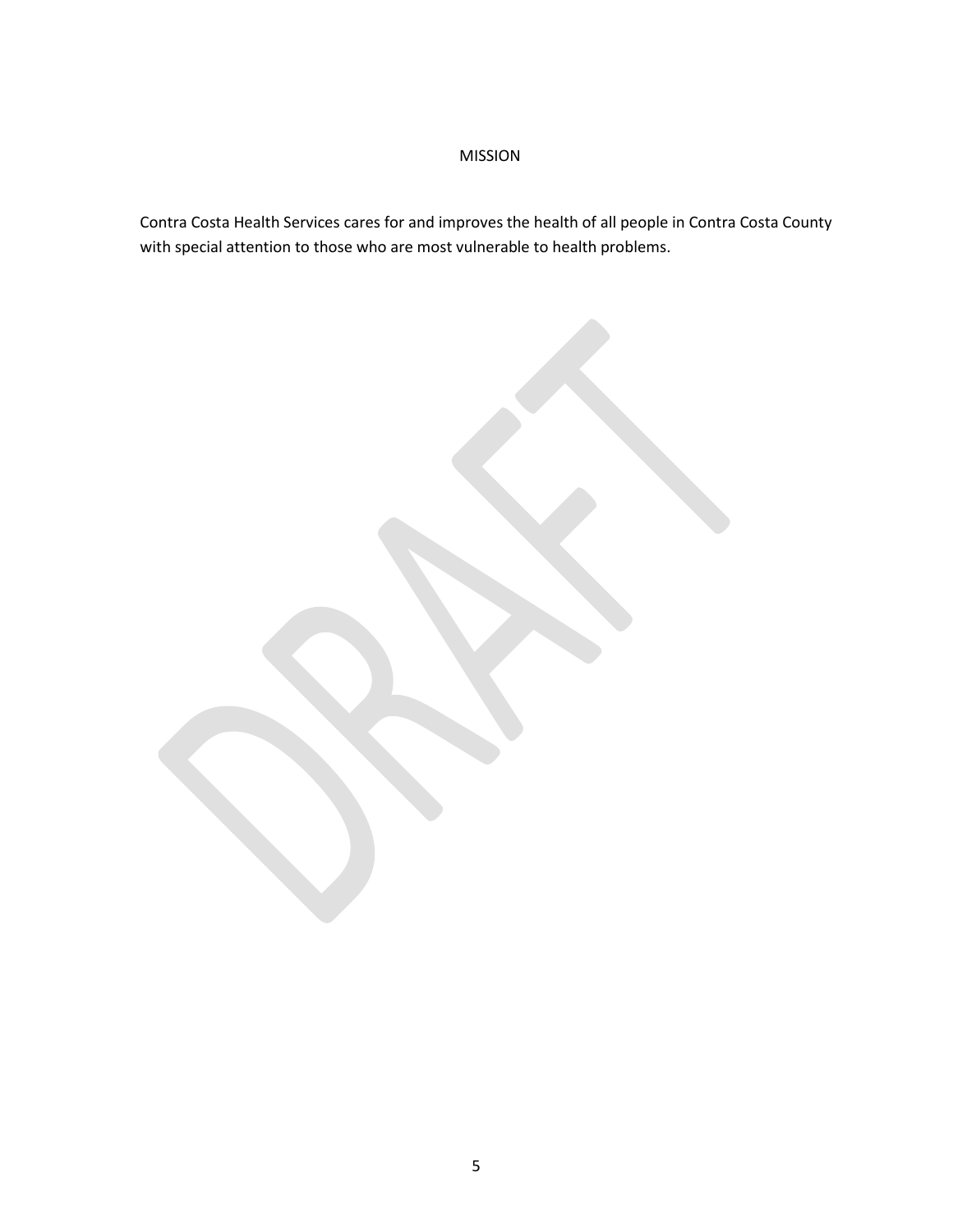#### ARTICLE II

#### GOVERNING AUTHORITY

Section 1.

- General. The Board of Supervisors of Contra Costa County (hereafter the "Board") is the governing authority of Contra Costa Regional Medical Center and Health Centers (hereafter the "Hospital").
- a. Establishment of Policy. The Board shall establish all policy regarding the general course of affairs of the Hospital in such a manner that the purpose of the Hospital shall be continually and effectively realized and shall require those mechanisms necessary to insure implementation of those policies. Policy shall be established in these Bylaws or through written resolution as appropriate to the issue.
- b. Responsibility. The Director of Health Services of Contra Costa County, the Chief Executive Officer of Hospital and Health Centers, the Medical Staff, the Joint Conference Committee, the Professional Affairs Committee, all Hospital personnel and all Auxiliary organizations are responsible to the Board with regard to all Hospital matters.

No assignment, referral or delegation of authority by the Board to any person or body shall impair the Board's right to exercise its authority for the operation of the Hospital. The Board retains the right to rescind any assignment, referral or delegation at any time.

- c. Operations Management. The Board through the County Administrator and Director of Health Services will:
	- 1. Review, approve, and recommend annual operating and capital budgets;
	- 2. Arrange for appointment of a qualified CCRMC Administrator and other staff;
	- 3. Have uUltimate responsibility for assuring, through the Hospital and County Administration and Medical Staff, that all legal requirements pertaining to proper operation of the Hospital, including licensure and accreditation standards, are met.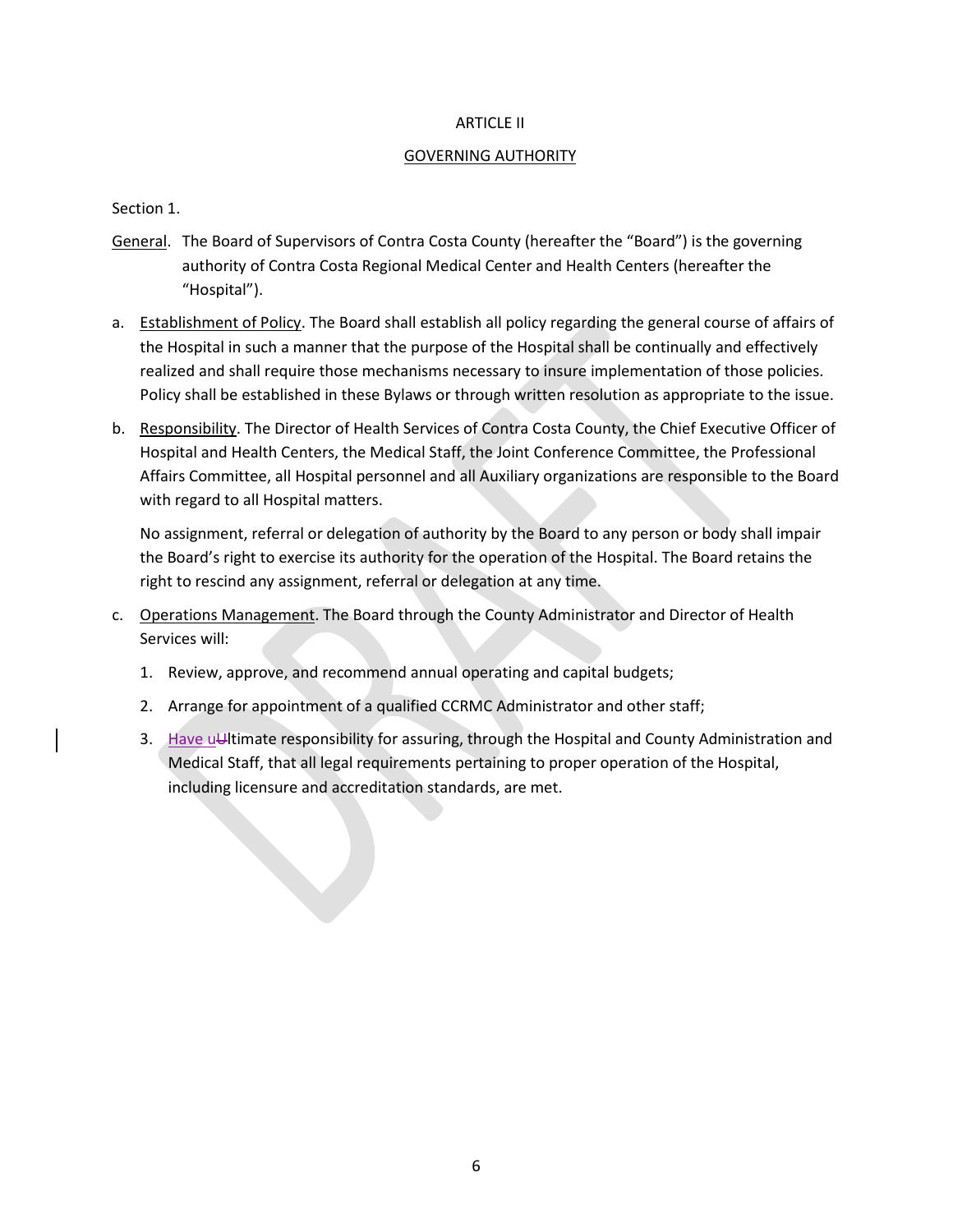#### ARTICLE III

#### JOINT CONFERENCE COMMITTEE

Section 1.

General Duties. The Joint Conference Committee shall perform the following functions:

- a. Institutional Management and Planning.
	- 1. Operations Management. The Joint Conference Committee shall exercise general oversight of the operation of the Hospital as follows:
		- a) Monitor and evaluate the financial performance of the Hospital and compare it to the applicable budgets and plans;
		- b) Monitor the Hospital's cost containment efforts;
		- c) Review and approve aAdministrative pPolicies;
		- d) Monitor professional activities to assure that they are performed in the best interests of the patients and the Hospital;
		- e) Consider plans for changes in the Hospital organization;
		- f) Make recommendations to the Board as needed regarding activities and problems of the Hospital;
		- g) Provide a forum for communication between the Joint Conference Committee, the Medical Staff, and the Administration of Contra Costa County by keeping each informed of pertinent actions taken or completed by the other;
		- h) Develop and maintain, annually review, and revise as necessary, a set of operational Bylaws; and
		- i) Monitor the physical facilities for purposes of safety and compliance with current code and licensure requirements.
	- 2. Planning. The Joint Conference Committee shall be responsible for the institutional planning of the Hospital and for assuring that those plans are carried out in an effective and efficient manner as follows:
		- a) Monitor the annual operating budget and develop and monitor short- and long-term expenditure plans designed to provide equipment and facilities consistent with community needs and available financial resources; and
		- b) Report as needed to Hospital Administration, County Administration, the Board, and the Medical Staff, regarding the Hospital's financial planning.
	- 3. Safety and Performance Improvement. The Joint Conference Committee shall review, approve and oversee the Safety and Performance Improvement program of the Hospital as follows: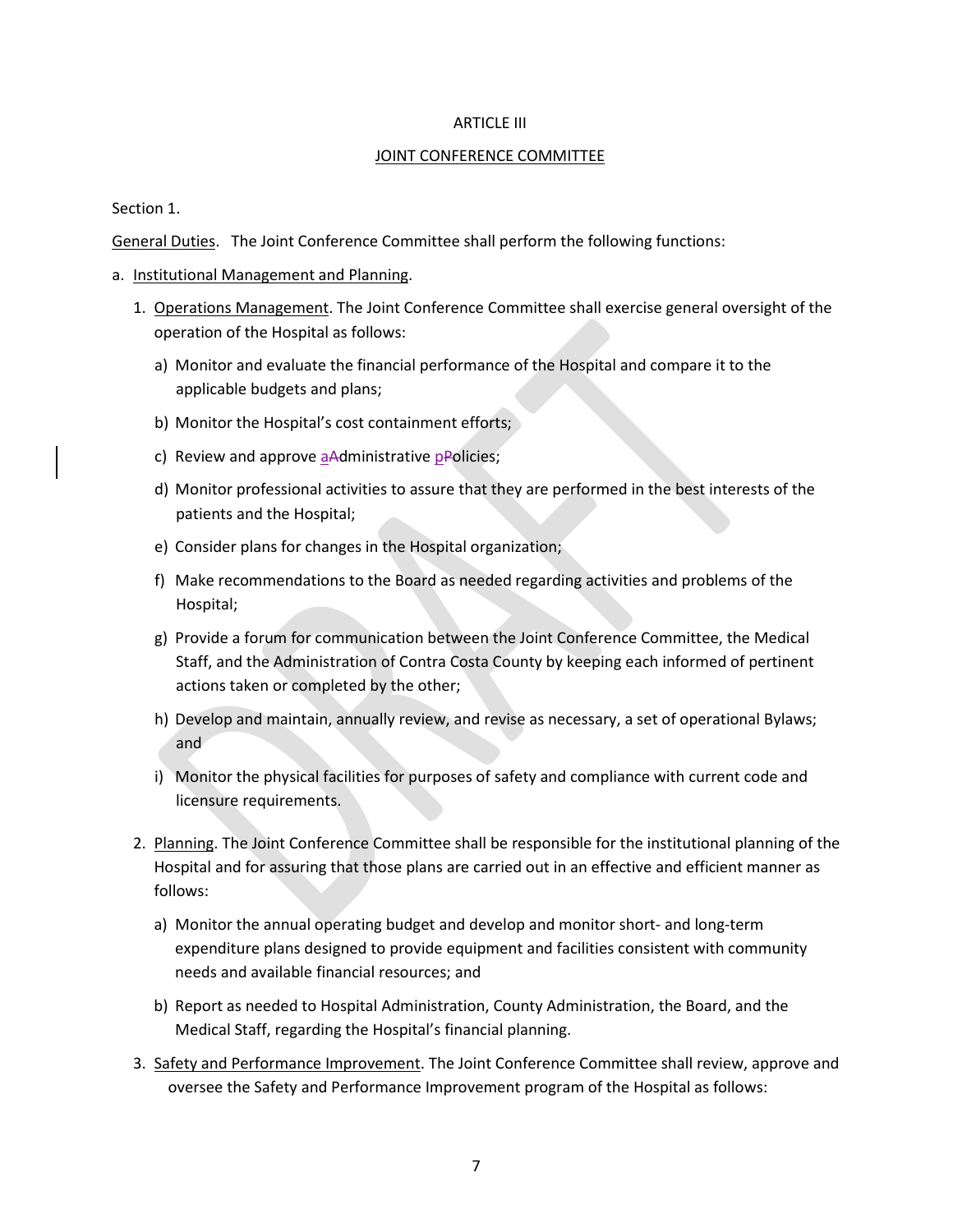- a) Annually review and approve the integrated and hospital-wide Safety and Performance Improvement Plan;
- b) Review and approve reports on Performance Improvement activities of the Hospital and Medical Staff to ensure that opportunities to improve care and problems with quality care are being identified; that actions are being recommended, implemented, and evaluated; that ongoing monitoring is occurring; and that modification of action plans is recommended as appropriate;
- c) Ensure that the same level of care is being uniformly provided throughout the Hospital and that the quality of that care meets professional practice standards; and
- d) Conduct ongoing evaluation and annual review of Joint Conference Committee and Professional Affairs Committee effectiveness in meeting delegated responsibilities.

#### Section 2.

#### Number and Qualifications

- a. The number of members of the Joint Conference Committee shall not exceed nine ten (109).
	- 1. Two (2) members shall be appointed from the Board membership. These appointments shall be made by the Board. They shall have **full voting** privileges.
	- 2. Two (2) members shall be appointed by the Medical Executive Committee from the Medical Executive Committee membership. They shall have **full voting** privileges.
	- 3. One (1) member shall be the CCRMC President of the Medical Staff. This member shall have exofficio status **without voting** privileges, except in the event of a split vote. If the there is a split vote of the voting members, the CCRMC President of the Medical Staff shall cast the deciding vote.
	- 4. One (1) member shall be the Director of Health Services of Contra Costa County. This member shall have ex-officio status **without voting** privileges.
	- 5. One (1) member shall be the CCRMC Administrator. This member shall have ex-officio status **without voting** privileges.
	- 6. One (1) member shall be the Health Services Chief Financial Officer. This member shall have exofficio status **without voting** privileges.
	- 7. One (1) member shall be the CCRMC Chief Medical Officer. This member shall have ex-officio status **without voting** privileges.
	- 7.8. One (1) member shall be the CCRMC Chief Nursing Officer. This member shall have ex-officio status **without voting** privileges.
- b. Term. Prior to the first meeting of each year, the Board and the Medical Executive Committee shall appoint or reappoint members for a calendar-year term to replace those Joint Conference Committee members whose terms have expired and to fill vacancies. Newly appointed Joint Conference Committee members shall assume responsibility at the next meeting after appointment.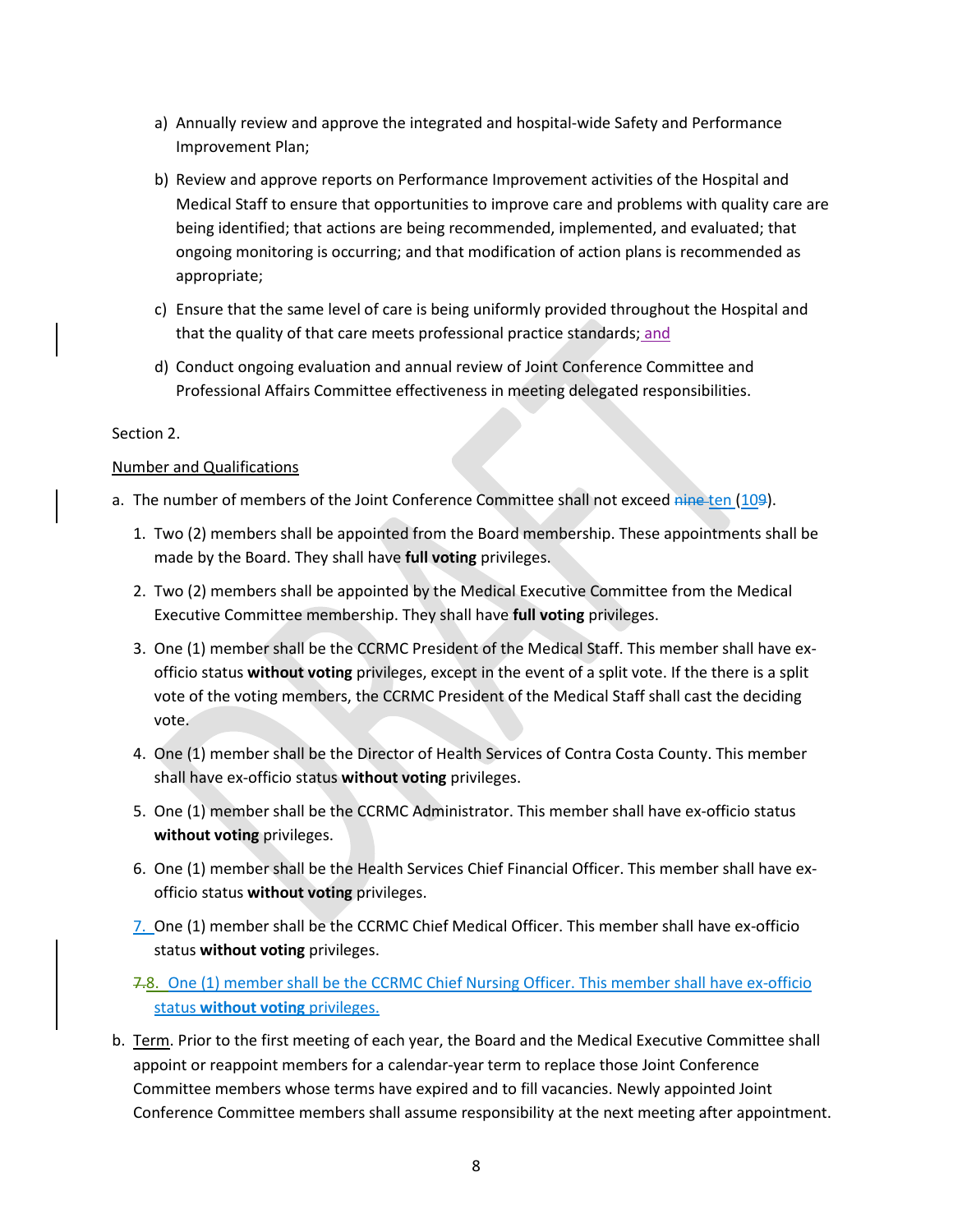A member who is appointed during the calendar year to fill a vacancy shall serve out the remainder of the calendar-year term. Members of the Joint Conference Committee shall invite to meetings representatives from the Medical Staff and Administration, as appropriate.

c. Quorum. In order to hold a meeting a Quorum must be physically present. A Quorum shall consist of at least three (3) of the four (4) voting members.

#### d. Alternates.

- 1) When a Medical Staff voting member is unable to attend a meeting or has a conflict of interest that would prevent the member from participating at the meeting, the Medical Staff President, or Designee, may request the Chief Medical Officer to act as an alternate Medical Staff voting member. If the Chief Medical Officer is unable to serve as an alternate Medical Staff voting member, the Medical Staff President may appoint an alternate from the Medical Staff.
- 2) When a Board member with voting privileges is unable to attend a meeting or has a conflict of interest that would prevent the member from participating in the meeting, the Board member may request that the alternate Board member for the Joint Conference Committee, as appointed by the Board, serve in his/her place.
- 3) The designation of an aAlternate voting member shall be made in writing and shall provide such written designation to the Committee Secretary as soon as feasible.

#### Section 3.

Vacancies. Any vacancy occurring by death, resignation, or loss of position required for membership shall be filled within thirty (30) days in the case of appointed voting members, and at the first meeting after assignment to the position for all other members. Appointed members may resign at any time by notice to the Joint Conference Committee. Such resignation, which may or may not be made contingent on formal acceptance, takes effect on the date of receipt or at any later time specified in the notice.

#### Section 4. Meetings.

- a. Public Meetings. Meetings of the Joint Conference Committee shall be open to the public and shall be held at least four times per year.
- b. Special Meetings. Special meetings of the Joint Conference Committee may be called by a majority of the voting members or by the Presiding Chair. The purpose of any special meetings shall be stated in the notice and agenda thereof which shall be provided to each member of the Joint Conference Committee and to other persons who have requested notice of special meetings, and posted in accordance with the Brown Act and the Contra Costa County Better Government Ordinance.
- c. Notice. Notice of all meetings shall be given in accordance with the Brown Act and the Contra Costa County Better Government Ordinance.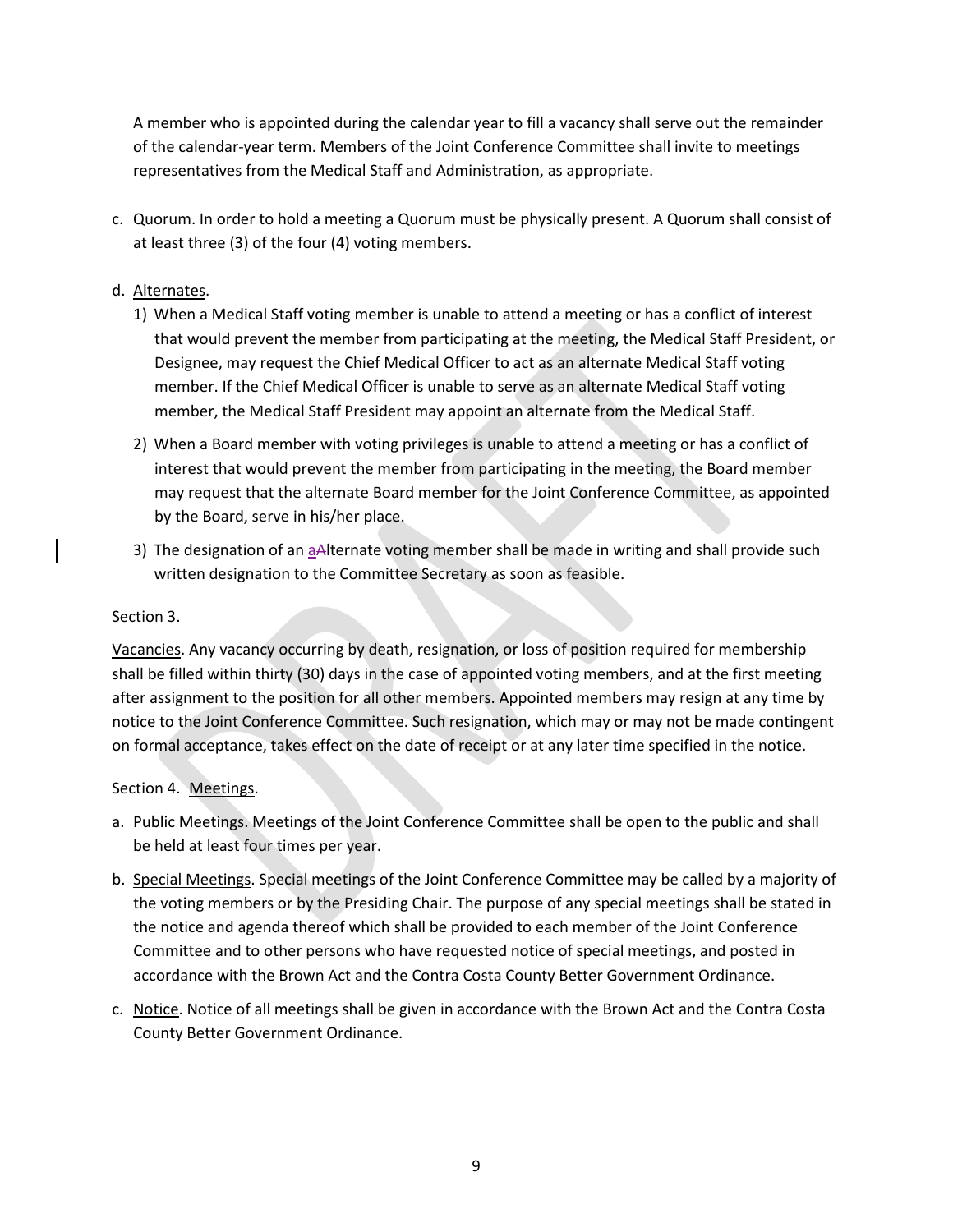d. Attendance by Teleconference. A teleconference line will be made available for committee members to participate remotely only when teleconference conditions are met in accordance with Brown Act and Contra Costa County Better Government Ordinance Public Meeting requirements.

Section 5.

Conflict of Interest. All members of the Joint Conference Committee shall comply with all applicable state and local laws pertaining to conflict of interest.

#### ARTICLE IV

#### OFFICERS AND COMMITTEES

Section 1.

Officers. There shall be two (2) appointed officers of the Joint Conference Committee.

- a. Chair.
	- 1) Qualification and Selection. The Chair of the Joint Conference Committee shall be a member of the Board of Supervisors or a member of the Medical Staff, who is serving on the Joint Conference Committee. The Chair shall be nominated and elected by the Joint Conference Committee voting members at the first meeting of each calendar year. The newly designated Chair shall assume responsibility upon adjournment of the first meeting of each calendar year.
	- 2) Responsibilities. The Chair shall preside over all meetings of the Joint Conference Committee, supervise the activities of the Joint Conference Committee and serve as an ex-officio voting member of all subcommittees of the Joint Conference Committee.
	- 3) Substitute. If the Chair is absent, the voting members will appoint a substitute Chair from among the members of the Joint Conference Committee.
- b. Secretary.
	- 1) Designation. The CCRMC Administrator shall serve as the Secretary of the Joint Conference Committee.
	- 2) Responsibilities. The Secretary shall keep or cause to be kept at the principal office or at such other place as the Joint Conference Committee may determine, a book of minutes of all meetings whether regular or special, with the time and place of the meeting, the proceedings thereof and, if a special meeting, how it was authorized. The Secretary shall give or cause to be given notice of all meetings of the Joint Conference Committee as required by these Bylaws or by law.
	- 3) Delegation. At the discretion of the Secretary, an employee of the County of Contra Costa may be designated to perform the secretarial services of the Joint Conference Committee, which may include the following functions: take minutes of all meetings, maintain documentation of Joint Conference Committee members' orientation and continuing education, and obtain and report conflict of interest statements annually.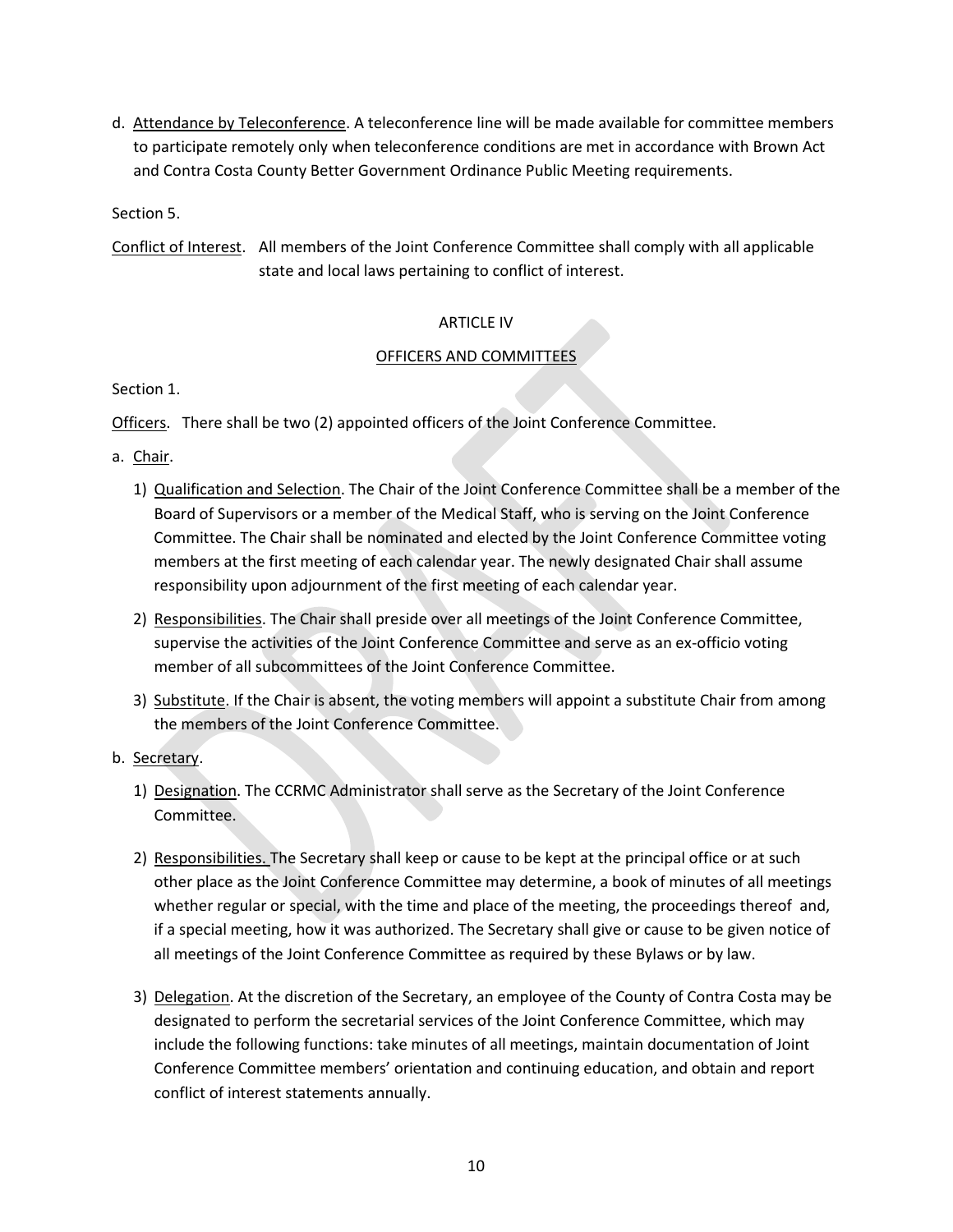Section 2.

Sub-committees. The creation of Joint Conference Committee sub-committees is discretionary. Each sub-committee shall have and exercise the duties conferred by the resolution by which the subcommittee was created. Minutes shall be kept of proceedings, and recommendations reported to the Joint Conference Committee. Sub-committees shall comply with these Bylaws and all applicable state and local laws regarding meetings, notices, agendas, quorums, and conflicts of interest.

#### **ARTICLE V**

#### PROFESSIONAL AFFAIRS COMMITTEE

#### Section 1.

Responsibilities. The Professional Affairs Committee shall be responsible for monitoring problems and improvements related to quality of care, including;

- a. Monitoring personnel actions related to Medical Staff performance and quality of care, such as considering the appointment, employment, evaluation of performance and dismissal of public employees;
- b. Considering matters concerning staff privileges; and
- c. Reviewing adverse event reports and related Performance Improvement activities of the Hospital and Medical Staff.

#### Section 2.

Members and Officers. Members and officers of the Professional Affairs Committee shall be the same as the members and officers of the Joint Conference Committee and shall have the same responsibilities and privileges.

#### Section 3.

#### Meetings.

- a. Frequency. The Professional Affairs Committee shall meet as needed.
- b. Public Attendance. Meetings of the Professional Affairs Committee shall be open to the public, except for those patient and personnel items of business that for reasons of patient and employee confidentiality must be addressed in Closed Session, or as otherwise required by law.

#### ARTICLE VI

#### BYLAWS AND AMENDMENTS

Section 1.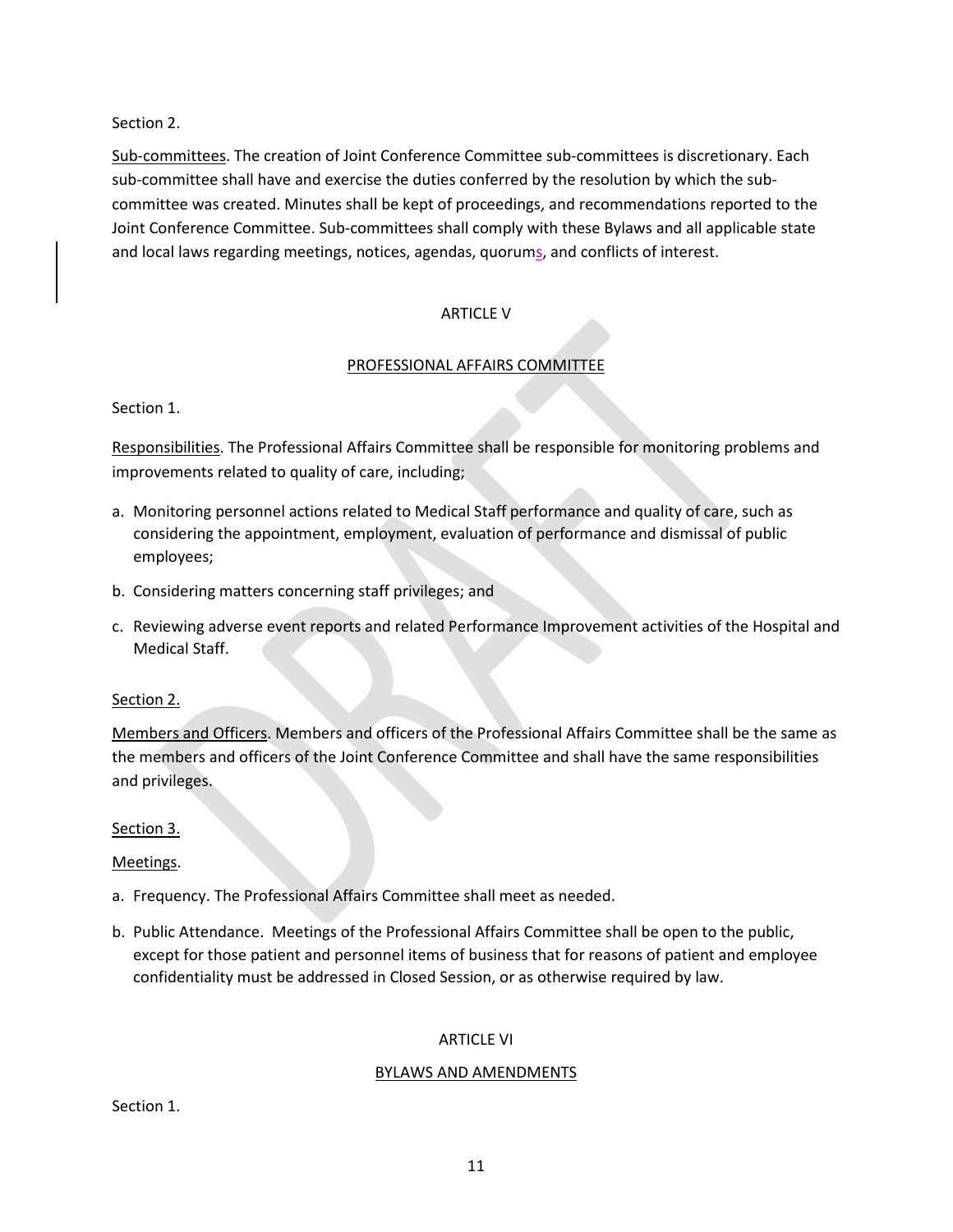Amendments. These Bylaws may be amended or repealed and new Bylaws adopted by a majority vote of the Board.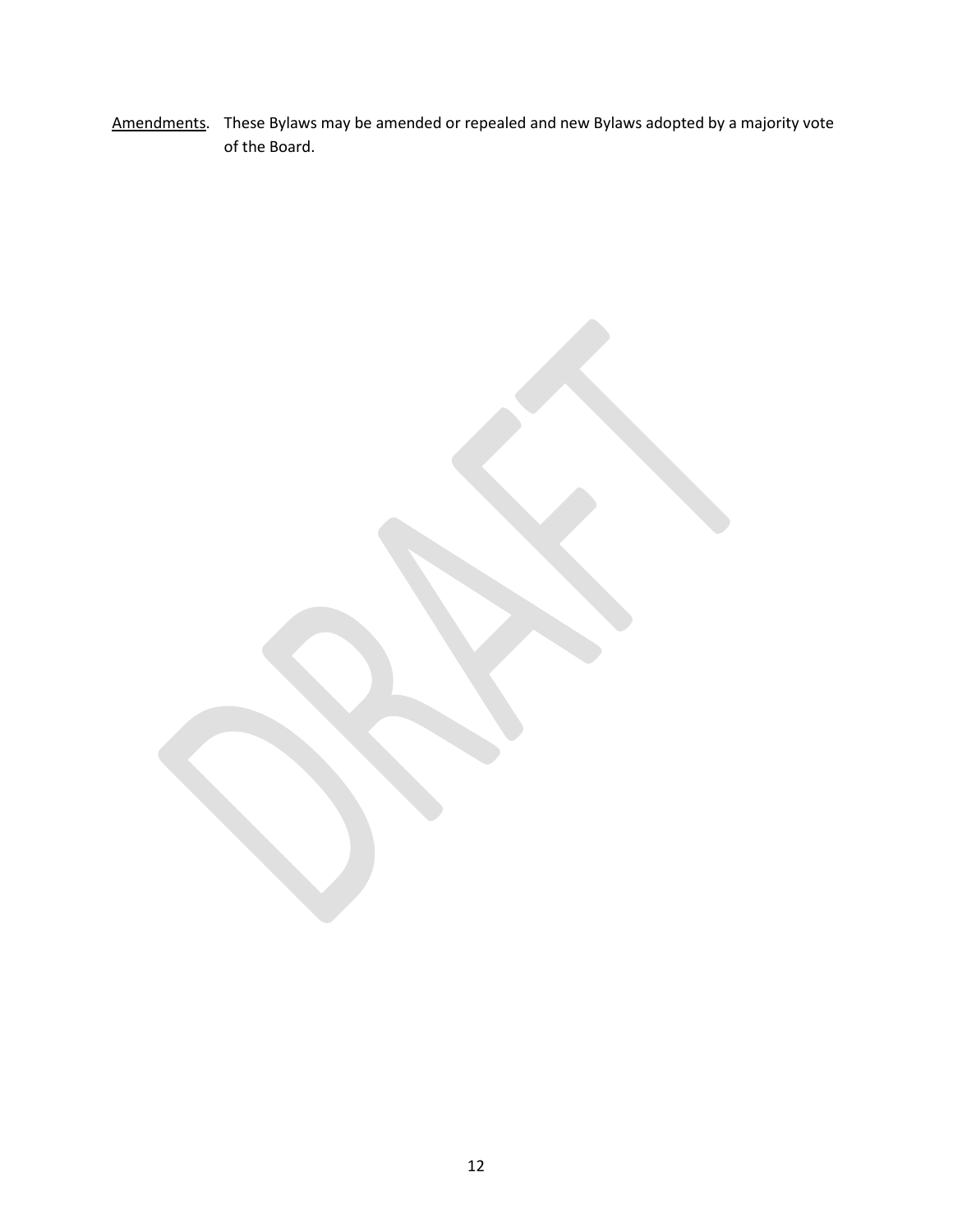These Bylaws have been reviewed and approved:

| <b>Health Services Director</b>                          | Date           |
|----------------------------------------------------------|----------------|
| <b>COUNTY OF CONTRA COSTA</b>                            |                |
| Chair of the Joint Conference Committee                  | Date           |
| Reviewed and revised December 2021                       |                |
| pending)                                                 |                |
| Reviewed by County Counsel -- 12/22/21 -- (date pending) |                |
| Approved by Contra Costa County Board of Supervisors     | (date pending) |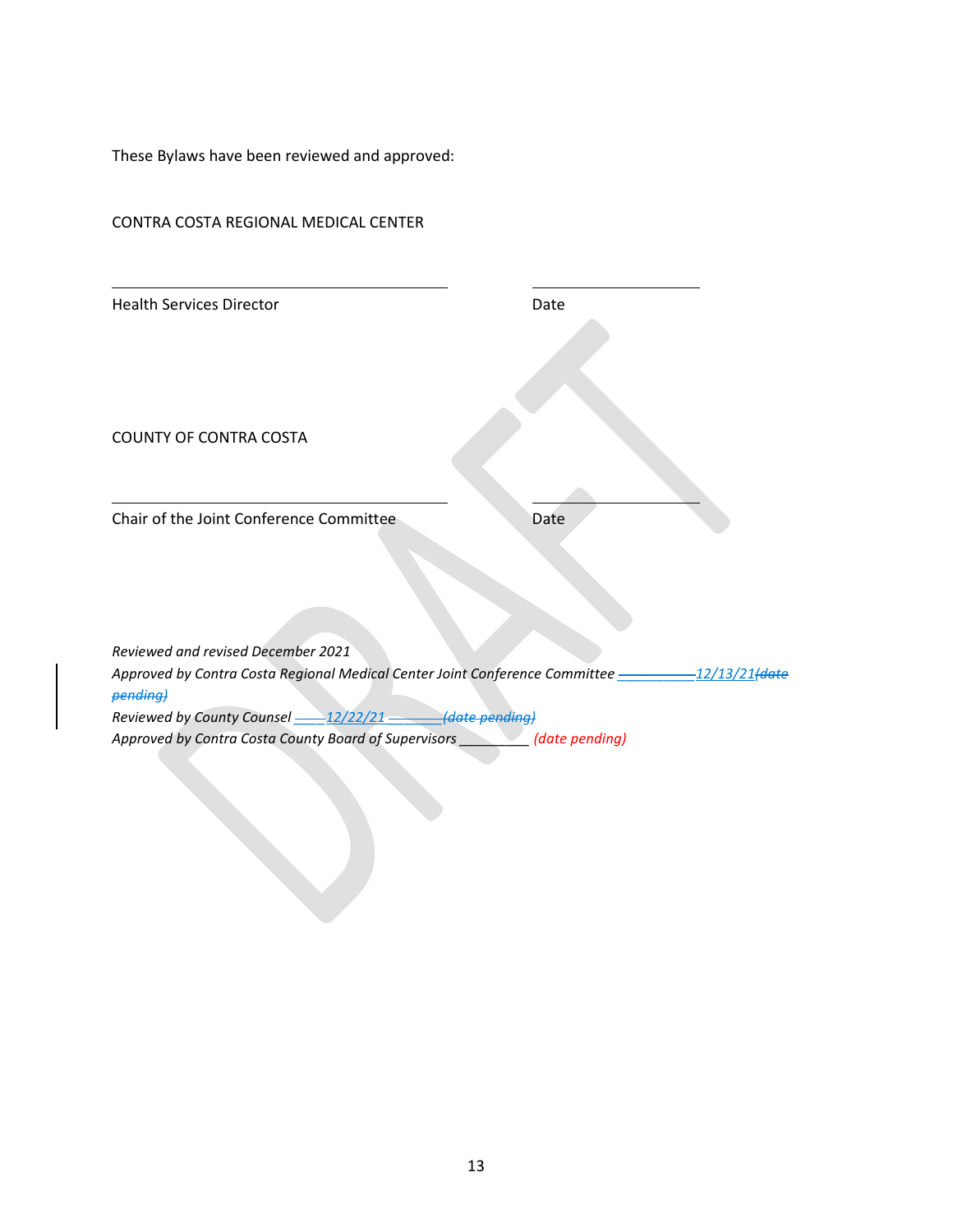

# Measure X Update March JCC

## **Samir B. Shah, M.D.**

**Chief Executive Officer Chief Medical Officer**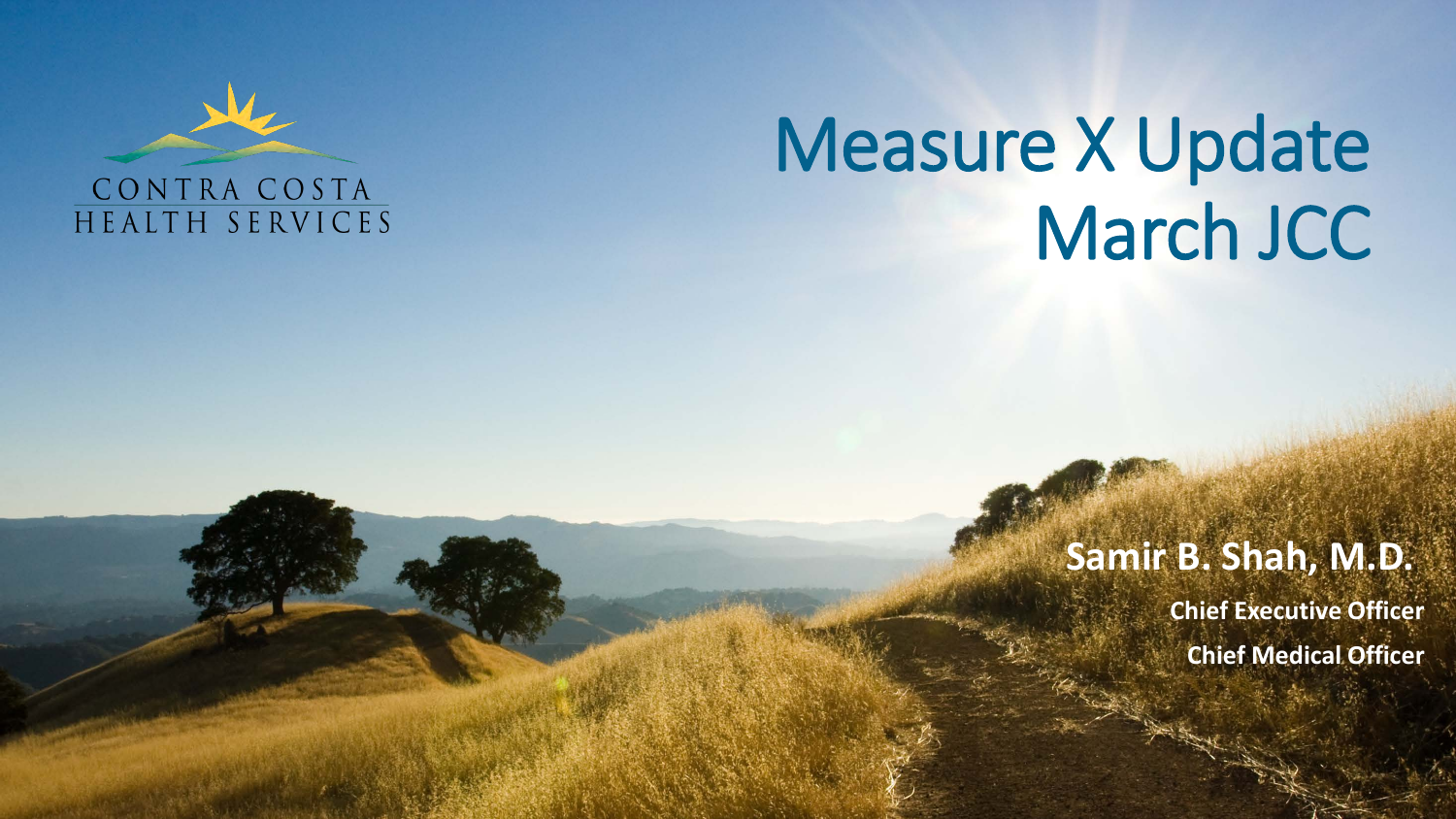

## Measure X Construction Projects

- PES Expansion 3,000 sq ft
- Interventional Radiology Suite 5,000 sq ft
- New Medical Clinic Office Building 40,000 sq ft
- Parking Structure 325 spaces

• Next steps:

• Engage Construction Management firm to oversee the campus master planning, construction phasing and other activities

## • Progress so far:

- Public Works released an RFI for CM firms to provide their Statement of Qualifications (SOQ) for this role
- A meeting was held on 2/10 with potential firms to describe our requirements and answer their questions.
- 6 firms submitted SOQs by the 2/28 due date
- PW will send SOQs and score sheets to the selection committee
- As of 3/1, interviews with the 6 firms are being scheduled.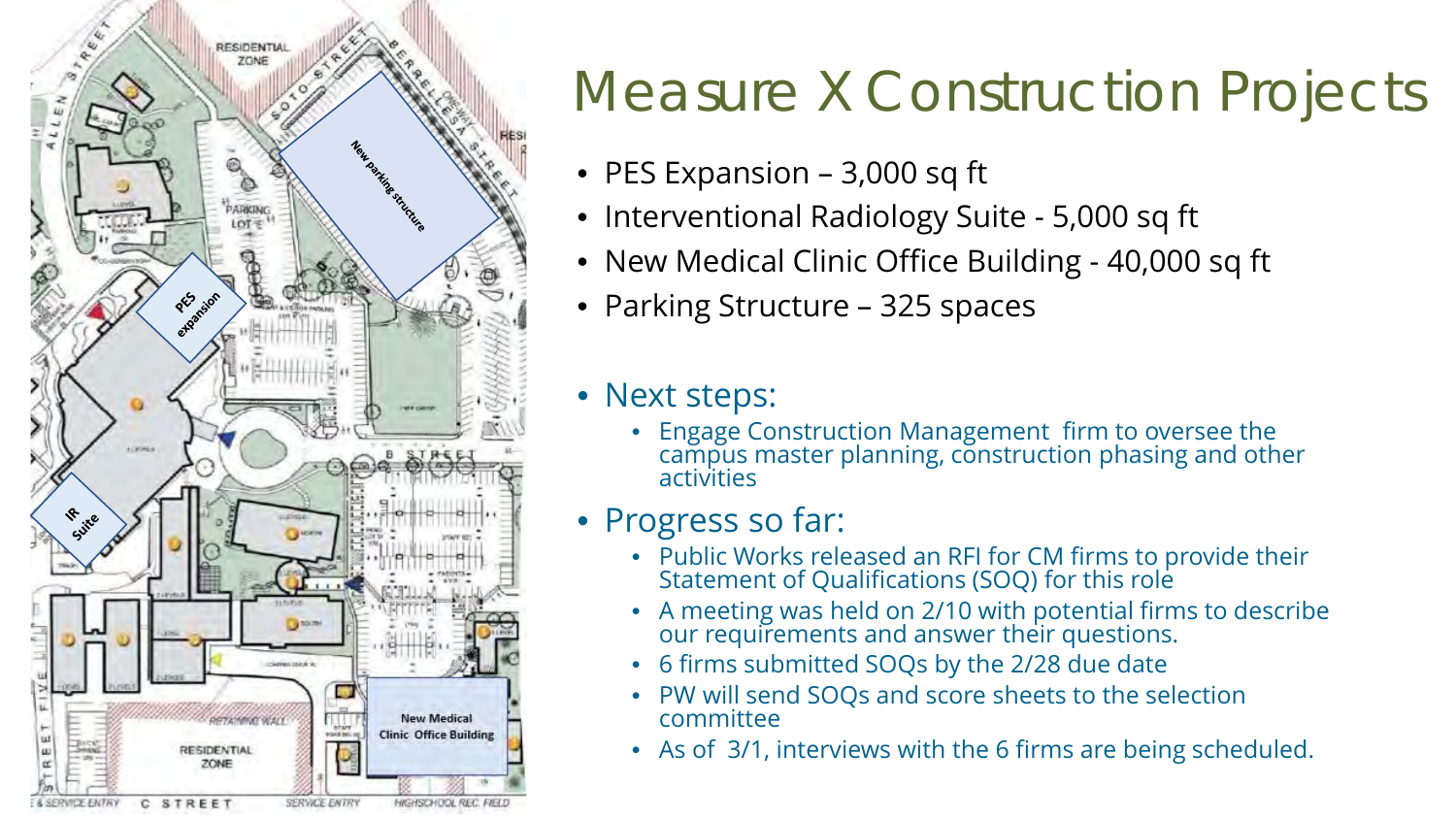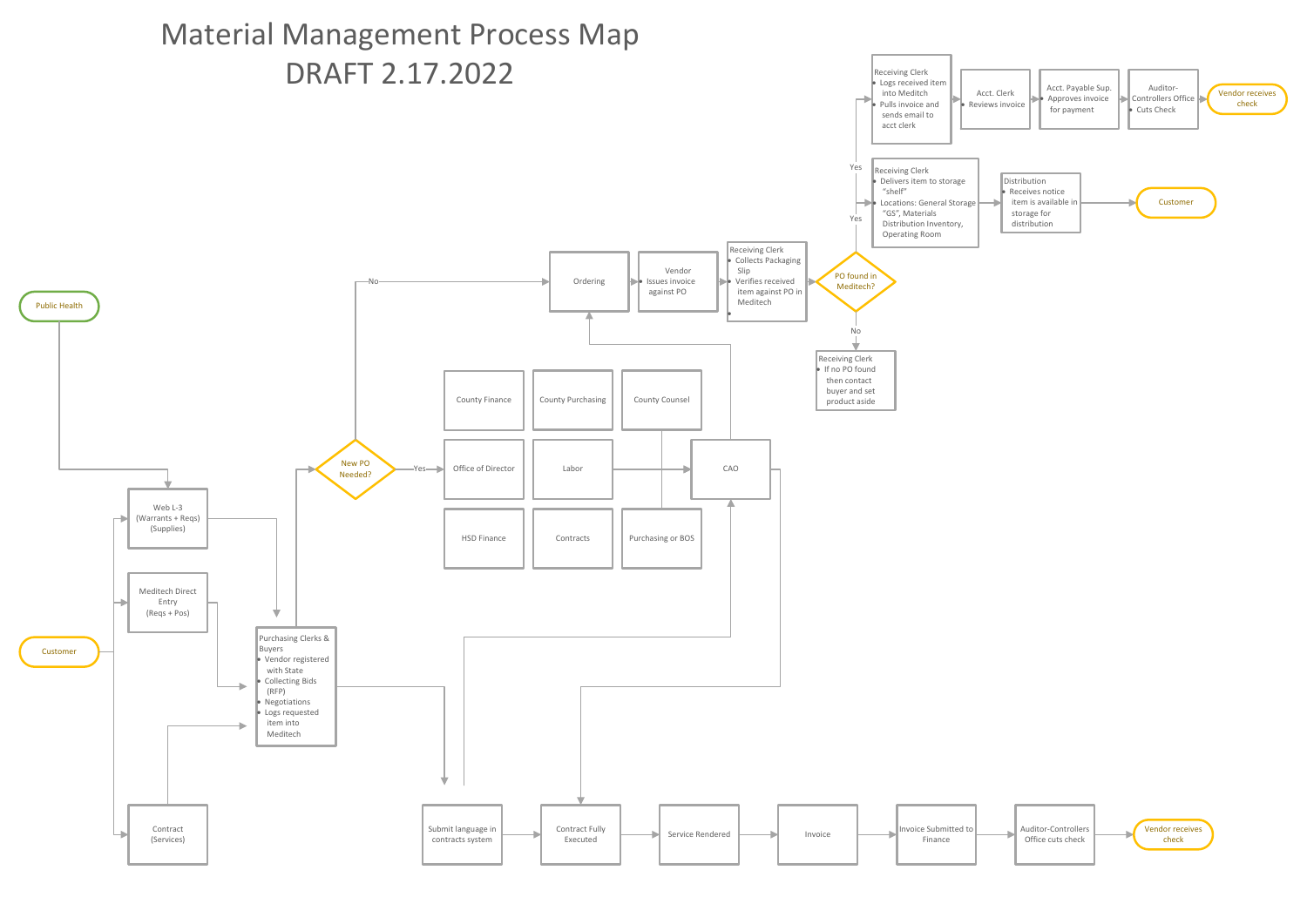

.

CHAIR-KRISTIN MOELLER, M.D. December 20, 2021 12 to 2:00p

*As the elected leadership of the CCRMC/HCs Medical Staff, we stand against racism and hate. We recognize the negative impact of longstanding structural racism on health, and we commit to take action to combat this in our own system and work for health equity for our patients.*

Join Zoom Meeting

<https://cchealth.zoom.us/j/8544948118>

*Meeting ID: 854 494 8118*

**\*\*If you are on phone only for the Zoom, use \*6 to mute/unmute** 

| <b>Agenda Topic</b>                                                                                                                                                                                                                                                                                                                                                                                                                                                                                                                                                                                                                                                                                                                                              | <b>Status</b>                 | Time   |  |
|------------------------------------------------------------------------------------------------------------------------------------------------------------------------------------------------------------------------------------------------------------------------------------------------------------------------------------------------------------------------------------------------------------------------------------------------------------------------------------------------------------------------------------------------------------------------------------------------------------------------------------------------------------------------------------------------------------------------------------------------------------------|-------------------------------|--------|--|
| <b>Call to Order</b>                                                                                                                                                                                                                                                                                                                                                                                                                                                                                                                                                                                                                                                                                                                                             |                               |        |  |
| Review of November 15, 2021 Minutes                                                                                                                                                                                                                                                                                                                                                                                                                                                                                                                                                                                                                                                                                                                              | See attached Draft Minutes.   | 2 min. |  |
|                                                                                                                                                                                                                                                                                                                                                                                                                                                                                                                                                                                                                                                                                                                                                                  | Announcements (3 min)         |        |  |
| January 24, 2022 MEC meeting reports to Sue by January 12, 2021                                                                                                                                                                                                                                                                                                                                                                                                                                                                                                                                                                                                                                                                                                  |                               |        |  |
| Cancer Committee-Dr.Gynn<br>O<br>Psychiatry-Dr. Berlingieri<br>$\circ$<br>Please use the standard SBAR form for your reports - You will be given 5 minutes in which to present your<br>report. Please number the pages of your report. PLEASE DATE YOUR REPORT AND NUMBER THE<br><b>PAGES.</b><br><b>Next meeting January 24, 2022</b>                                                                                                                                                                                                                                                                                                                                                                                                                           |                               |        |  |
|                                                                                                                                                                                                                                                                                                                                                                                                                                                                                                                                                                                                                                                                                                                                                                  | <b>ADMINISTRATIVE REPORTS</b> |        |  |
| Anna Roth, Health Services Director<br>Rajiv Pramanik, M.D.- CMIO<br>Chris Farnitano, M.D.-Health Officer<br>Gabriela Sullivan, M.D.- Specialty/Ambulatory Medical<br>Pat Godley, CFO for Health Services<br>Director<br>Jaspreet Benepal, RN, Chief Nursing Officer<br>Ori Tzvieli, M.D., Public Health Director<br>Samir Shah, M.D., Chief Executive Officer/Chief<br>Sharron Mackey, MHS, Chief Executive Officer CCHP<br>Dennis Hsieh, M.D., Medical Director/Chief Medical Officer<br><b>Medical Officer</b><br>Vacant - Chief Quality Officer<br>CCHP<br>David Runt - Chief Operations Officer<br>Sergio Urcuyo, M.D.- Hospital Medical Director<br>Gilbert Salinas, Chief Equity Officer, HS<br>Sonia Sutherland, M.D.-Medical Director, Detention Health |                               |        |  |
| <b>NEW BUSINESS</b>                                                                                                                                                                                                                                                                                                                                                                                                                                                                                                                                                                                                                                                                                                                                              |                               |        |  |
| JCC Nominations - Dr. Porteous/Dr. Goheen<br><b>Vote Needed</b><br>Approval of interim ED chair, Dr. Pyra                                                                                                                                                                                                                                                                                                                                                                                                                                                                                                                                                                                                                                                        | Dr. Moeller                   | 3 min. |  |
| Aarden-vote needed                                                                                                                                                                                                                                                                                                                                                                                                                                                                                                                                                                                                                                                                                                                                               | Dr. Moeller                   | 3 min. |  |
| <b>Funds Approval-Vote Needed-Credentialing</b><br><b>Education Course for MSO staff \$2,495.</b>                                                                                                                                                                                                                                                                                                                                                                                                                                                                                                                                                                                                                                                                | Dr. Moeller                   | 3 min. |  |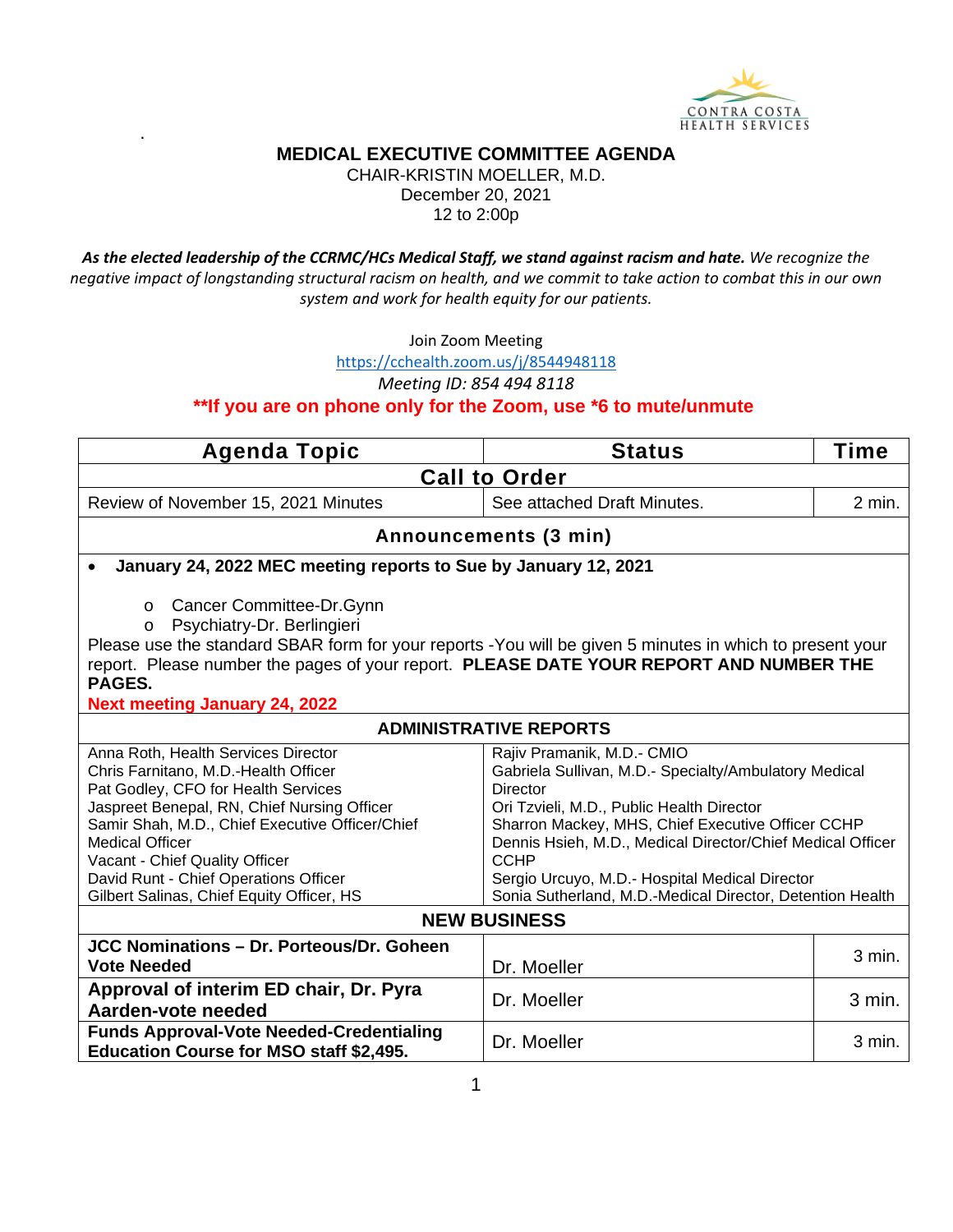

.

CHAIR-KRISTIN MOELLER, M.D.

December 20, 2021

12 to 2:00p

| <b>Agenda Topic</b>                                                                 | <b>Status</b>                            | Time     |  |
|-------------------------------------------------------------------------------------|------------------------------------------|----------|--|
| <b>Review of Ambulatory Policy 1072 Patient</b>                                     | Dr. Moeller                              | 3 min.   |  |
| <b>Treatment Management Plan</b>                                                    |                                          |          |  |
| Nominations Open January 1 for the                                                  |                                          |          |  |
| Following: (Term 7/1/2022 - 6/30/2024)                                              |                                          |          |  |
| <b>Department Heads:</b>                                                            |                                          |          |  |
| <b>ED</b>                                                                           |                                          |          |  |
| <b>Surgery</b>                                                                      |                                          |          |  |
| <b>Psychiatry/Psychology</b>                                                        |                                          |          |  |
| <b>Diagnostic Imaging</b>                                                           |                                          |          |  |
| <b>OB/GYN</b>                                                                       |                                          |          |  |
| <b>Critical Care</b>                                                                |                                          |          |  |
| <b>Division Heads:</b>                                                              |                                          |          |  |
| <b>DFAM West County</b>                                                             |                                          |          |  |
| <b>DFAM Far East County</b>                                                         |                                          |          |  |
|                                                                                     | <b>OLD BUSINESS</b>                      |          |  |
|                                                                                     |                                          |          |  |
| <b>Consent Agenda</b>                                                               |                                          |          |  |
| <b>Medication Safety Committee-Dr. Atail</b><br>See report. Share with department   |                                          |          |  |
| 2021 Q1 ADR report for medical staff                                                | members.                                 | 5 min.   |  |
| PCP&E-Dr. Forman                                                                    |                                          |          |  |
| <b>Nursing Policies-Helena Martey</b>                                               |                                          |          |  |
| 400<br><b>NURSING: Negative Pressure Wound</b><br>Therapy: Application, Maintenance |                                          |          |  |
| 204-A NURSING: Adult- Crash Cart Check Log                                          |                                          |          |  |
| 310<br>CCU: Care of the Patient Undergoing                                          | See report.                              |          |  |
| Bronchoscopy                                                                        | Please ask if you wish to see a specific |          |  |
| 2.92<br><b>NURSERY: Terbutaline Sulfate</b>                                         | policy and it will be sent to you.       | $5$ min. |  |
| Administration                                                                      |                                          |          |  |
| 2.50 L & D: Magnesium Sulfate Therapy:                                              |                                          |          |  |
| Nursing Care Initiation and                                                         |                                          |          |  |
| 2.50- AProtocol for Administration of Magnesium<br>Sulfate                          |                                          |          |  |
| Eclampsia Algorithm<br>$2.50 - B$                                                   |                                          |          |  |
| Magnesium Sulfate in L&D<br>$2.50 - C$                                              |                                          |          |  |
| 3.160 NURSING: Urine Specimen Collection                                            |                                          |          |  |
| <b>COMMITTEE REPORTS</b>                                                            |                                          |          |  |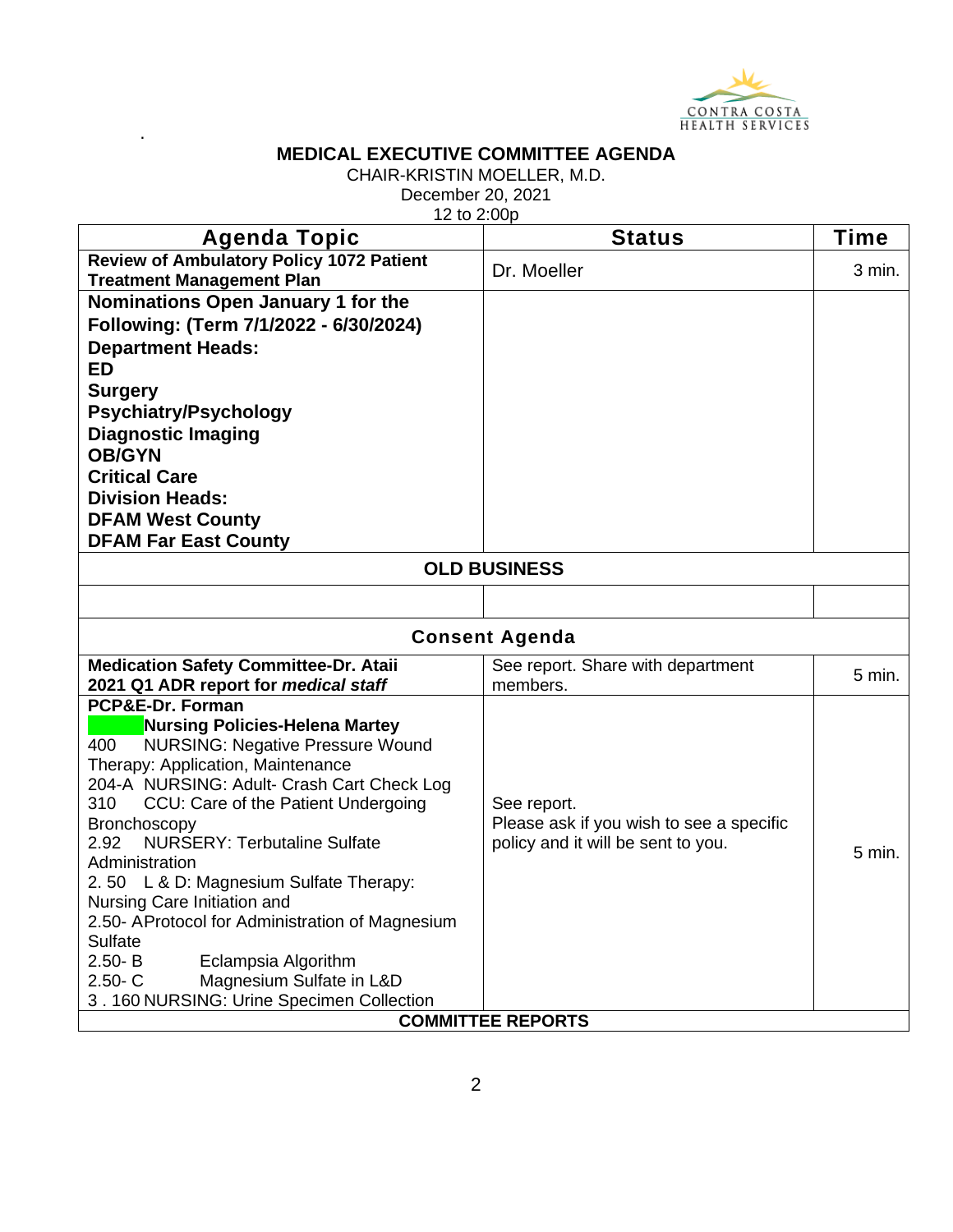

.

CHAIR-KRISTIN MOELLER, M.D.

December 20, 2021

12 to 2:00p

| <b>Agenda Topic</b>                                                                                                                                                                                                                                                                                                                                                                      | <b>Status</b>   | <b>Time</b> |  |
|------------------------------------------------------------------------------------------------------------------------------------------------------------------------------------------------------------------------------------------------------------------------------------------------------------------------------------------------------------------------------------------|-----------------|-------------|--|
| <b>Credentials Committee- Dr. Mbanugo</b><br>List of Candidates - Vote needed                                                                                                                                                                                                                                                                                                            | See report      | 3 min.      |  |
| <b>Patient Safety and Performance Improvement</b><br><b>Committee</b>                                                                                                                                                                                                                                                                                                                    |                 | $3$ min.    |  |
| APC - Dr. Mbanugo<br>3037 W/7 Attachments on EOC<br>4200 Appendix 3-Standardized protocols for<br>resource nurses<br>3037A-Front Entrance<br>3037B-Registration-waiting areas<br>3037C-Employee only areas<br>3037 D-Clinical areas<br>3037E-Exam Rooms<br>3037 F Administration Record Keeping checklist<br>3037 G-Biannual safety inspection EOC correction<br>plan<br>4029 Total Cast | See report      | 3 min.      |  |
| <b>Contra Costa Health Plan-Sharron Mackey</b>                                                                                                                                                                                                                                                                                                                                           | Pending         |             |  |
| <b>DEPARTMENT &amp; DIVISION REPORTS</b>                                                                                                                                                                                                                                                                                                                                                 |                 |             |  |
| <b>DFAM Martinez-Dr. Katzman</b>                                                                                                                                                                                                                                                                                                                                                         | Pend to January | $5$ min.    |  |
| <b>Pediatrics Department-Dr. Jolton</b>                                                                                                                                                                                                                                                                                                                                                  | See report      | 5 min.      |  |
| <b>Pathology Department-Dr.Das</b>                                                                                                                                                                                                                                                                                                                                                       | Pending         | 5 min.      |  |
| <b>Dental Department-Dr. Garcia</b>                                                                                                                                                                                                                                                                                                                                                      | See report      |             |  |
| Med Staff Assistance Committee-Dr. Wadle                                                                                                                                                                                                                                                                                                                                                 | Pending         | 5 min.      |  |
| ADJOURN TO CLOSED SESSION-VOTING MEMBERS ONLY                                                                                                                                                                                                                                                                                                                                            |                 |             |  |
| <b>Adjournment. Next Meeting Date: January 24, 2021</b>                                                                                                                                                                                                                                                                                                                                  |                 |             |  |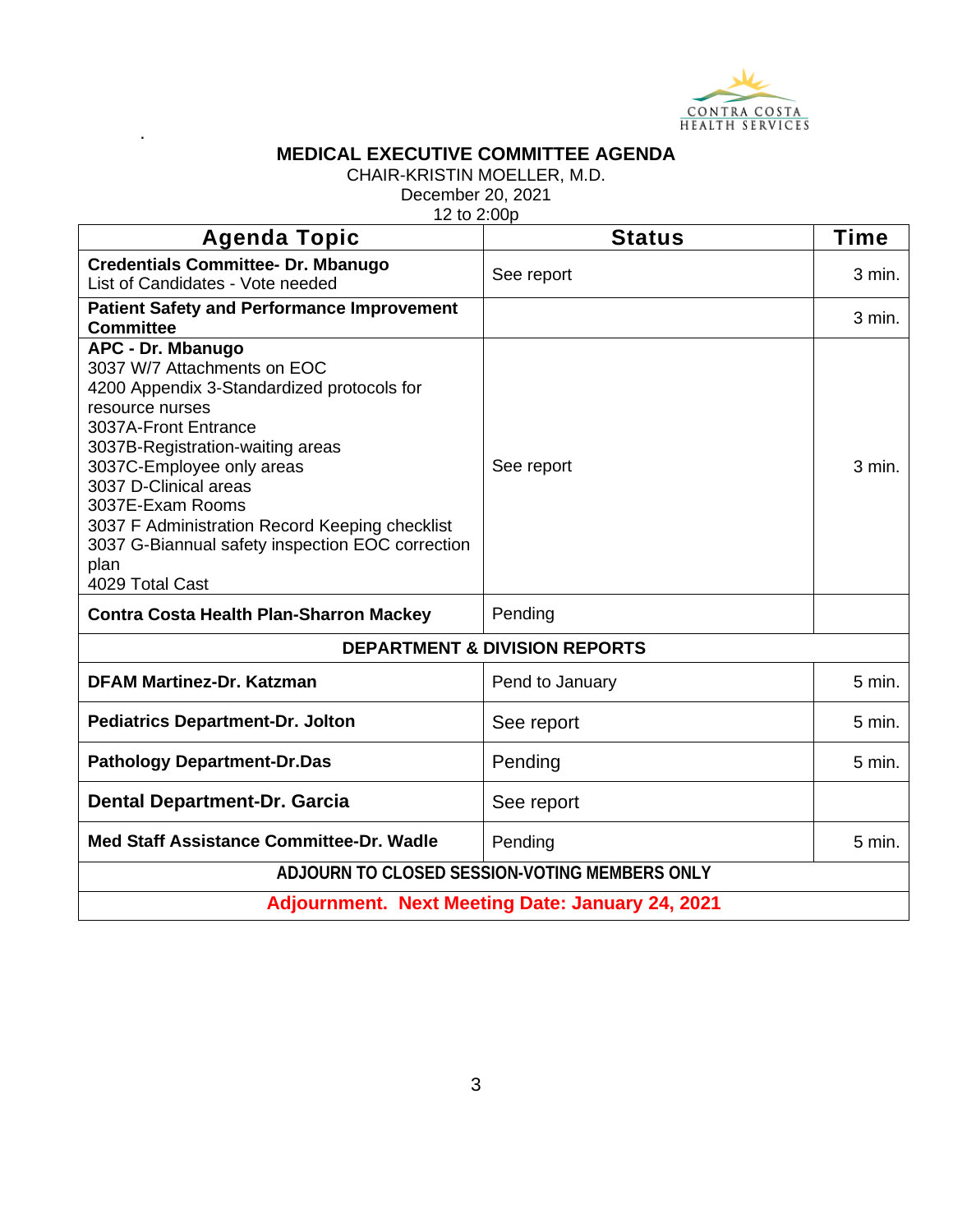

.

CHAIR-KRISTIN MOELLER, M.D. January 24, 2021 12 to 2:00p

*As the elected leadership of the CCRMC/HCs Medical Staff, we stand against racism and hate. We recognize the negative impact of longstanding structural racism on health, and we commit to take action to combat this in our own system and work for health equity for our patients.*

Join Zoom Meeting

<https://cchealth.zoom.us/j/8544948118>

*Meeting ID: 854 494 8118*

**\*\*If you are on phone only for the Zoom, use \*6 to mute/unmute** 

| <b>Agenda Topic</b>                                                                                                                                                                                                                                                                                                                                                                                                                                                                                                                                       | <b>Status</b>                                                                                                                                                                                                                                                                                                                                                                                         | Time   |  |
|-----------------------------------------------------------------------------------------------------------------------------------------------------------------------------------------------------------------------------------------------------------------------------------------------------------------------------------------------------------------------------------------------------------------------------------------------------------------------------------------------------------------------------------------------------------|-------------------------------------------------------------------------------------------------------------------------------------------------------------------------------------------------------------------------------------------------------------------------------------------------------------------------------------------------------------------------------------------------------|--------|--|
| <b>Call to Order</b>                                                                                                                                                                                                                                                                                                                                                                                                                                                                                                                                      |                                                                                                                                                                                                                                                                                                                                                                                                       |        |  |
| Review of December 20, 2021 Minutes                                                                                                                                                                                                                                                                                                                                                                                                                                                                                                                       | See attached Draft Minutes.                                                                                                                                                                                                                                                                                                                                                                           | 2 min. |  |
|                                                                                                                                                                                                                                                                                                                                                                                                                                                                                                                                                           | Announcements (3 min)                                                                                                                                                                                                                                                                                                                                                                                 |        |  |
| February 28, 2022 MEC meeting reports to Sue by February 10, 2021                                                                                                                                                                                                                                                                                                                                                                                                                                                                                         |                                                                                                                                                                                                                                                                                                                                                                                                       |        |  |
| Administrative Affairs Committee-Drs. Robello and Tyrrel<br>$\circ$<br>DFAM-West County-Dr. Sheldon<br>$\circ$<br><b>Medical Staff Assistance Committee</b><br>$\Omega$<br>Surgery Department-Dr. Dosanjh<br>$\circ$<br>Please use the standard SBAR form for your reports -You will be given 5 minutes in which to<br>present your report. Please number the pages of your report. PLEASE DATE YOUR REPORT<br>AND NUMBER THE PAGES. Please include your executive summary which can be added<br>to the minutes.<br><b>Next meeting February 28, 2022</b> |                                                                                                                                                                                                                                                                                                                                                                                                       |        |  |
| <b>ADMINISTRATIVE REPORTS</b>                                                                                                                                                                                                                                                                                                                                                                                                                                                                                                                             |                                                                                                                                                                                                                                                                                                                                                                                                       |        |  |
| Anna Roth, Health Services Director<br>Ori Tzvieli, Acting Health Officer<br>Pat Godley, CFO for Health Services<br>Jaspreet Benepal, RN, Chief Nursing Officer<br>Samir Shah, M.D., Chief Executive Officer/Chief<br><b>Medical Officer</b><br>Vacant - Chief Quality Officer<br>David Runt - Chief Operations Officer<br>Gilbert Salinas, Chief Equity Officer, HS                                                                                                                                                                                      | Rajiv Pramanik, M.D.- CMIO<br>Gabriela Sullivan, M.D.- Specialty/Ambulatory Medical<br><b>Director</b><br>Ori Tzvieli, M.D., Public Health Director<br>Sharron Mackey, MHS, Chief Executive Officer CCHP<br>Dennis Hsieh, M.D., Medical Director/Chief Medical Officer<br><b>CCHPS</b><br>Sergio Urcuyo, M.D.- Hospital Medical Director<br>Sonia Sutherland, M.D.-Medical Director, Detention Health |        |  |

#### **NEW BUSINESS**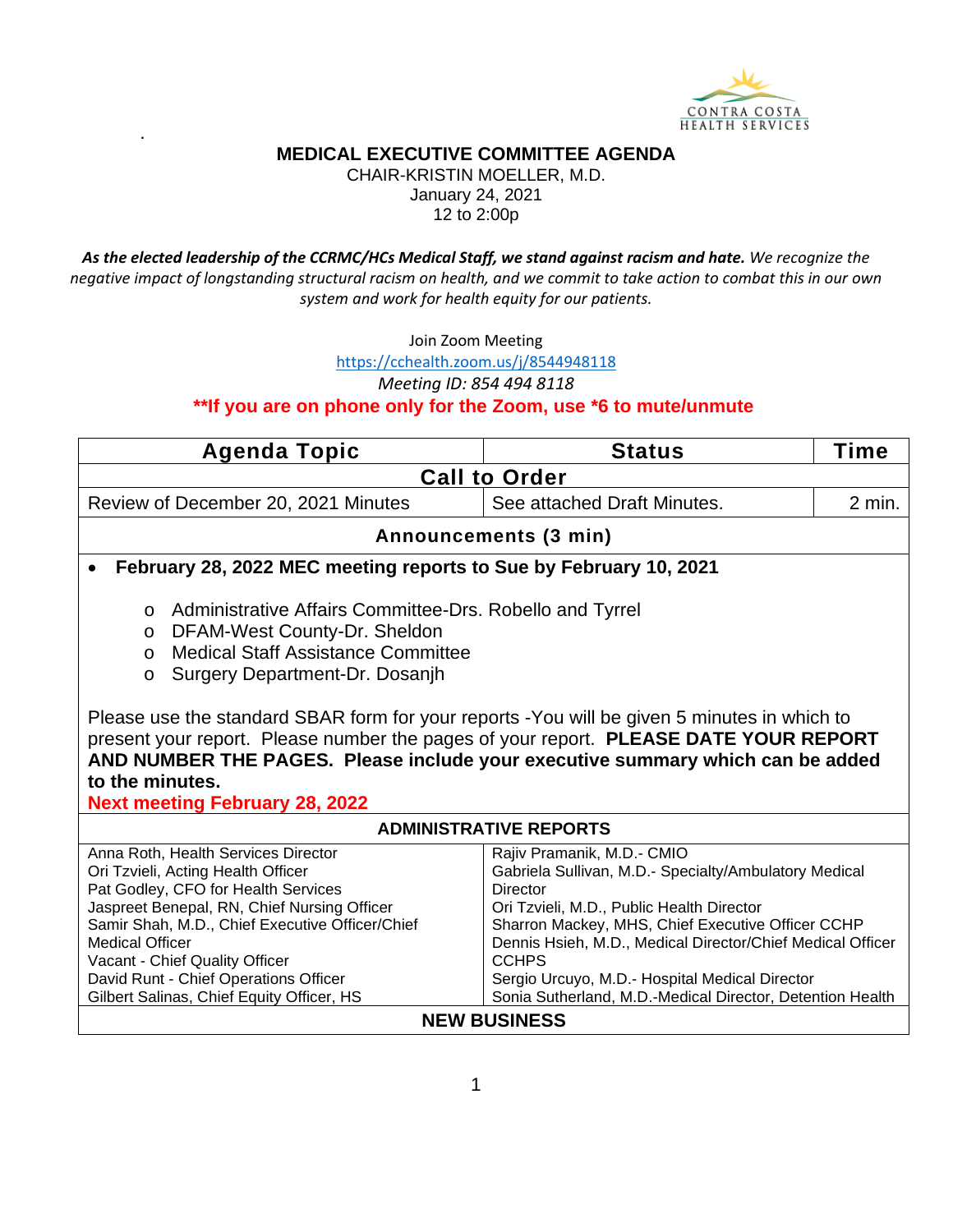

.

CHAIR-KRISTIN MOELLER, M.D.

January 24, 2021

| 12 to 2:00p                                                                                                                                                                                                                                                                                                                                                                                                                                             |                                                                                                  |          |
|---------------------------------------------------------------------------------------------------------------------------------------------------------------------------------------------------------------------------------------------------------------------------------------------------------------------------------------------------------------------------------------------------------------------------------------------------------|--------------------------------------------------------------------------------------------------|----------|
| Agenda Topic                                                                                                                                                                                                                                                                                                                                                                                                                                            | <b>Status</b>                                                                                    | Time     |
| Dr. Jenny Guss as Interim Psychiatry<br>Department Head - vote needed                                                                                                                                                                                                                                                                                                                                                                                   | Dr. Moeller                                                                                      | 3 min.   |
| APC Chair-Dr. Irina Pyrkova-Vote Needed                                                                                                                                                                                                                                                                                                                                                                                                                 | Dr. Moeller                                                                                      | 3 min.   |
| <b>Updates from Acting Health Officer-Dr. Ori</b><br>Tzvieli-Dr. Chris Farnitano has retired.                                                                                                                                                                                                                                                                                                                                                           | Dr. Moeller                                                                                      | 3 min.   |
| Nominations Open January 1 for the<br>Following: (Term 7/1/2022 - 6/30/2024)<br>Nominations due on March 1, 2022<br><b>Department Heads:</b><br>ED.<br>Surgery<br>Psychiatry/Psychology<br>Diagnostic Imaging<br>OB/GYN<br><b>Critical Care</b><br><b>Division Heads:</b><br><b>DFAM West County</b><br><b>DFAM Far East County</b>                                                                                                                     | Dr. Moeller                                                                                      | 5 min.   |
| <b>OLD BUSINESS</b>                                                                                                                                                                                                                                                                                                                                                                                                                                     |                                                                                                  |          |
| 2022 Draft MS Bylaws - approved by<br>county counsel with minor grammar<br>changes only                                                                                                                                                                                                                                                                                                                                                                 | AAC - information only                                                                           | 3 min.   |
| <b>Consent Agenda</b>                                                                                                                                                                                                                                                                                                                                                                                                                                   |                                                                                                  |          |
| <b>Medication Safety Committee-Dr. Ataii</b>                                                                                                                                                                                                                                                                                                                                                                                                            | See report.                                                                                      | $5$ min. |
| PCP&E-Dr. Forman<br><b>Infection Control-Kathy Ferris</b><br>1072<br><b>Patient Treatment Management Plan</b><br><b>Nursing Policies-Helena Martey</b><br>106<br>ED Nursing: Report of injuries to Local<br><b>Law Enforcement Agencies</b><br>ED Nursing: Report of Injuries to Local<br>102<br><b>Law Enforcement Agencies</b><br><b>CCU Nursing: Cardioversion</b><br>320<br>(Synchronized Countershock)<br>CCU Nursing: Post Anesthesia Care<br>351 | See report.<br>Please ask if you wish to see a<br>specific policy and it will be sent to<br>you. | 5 min.   |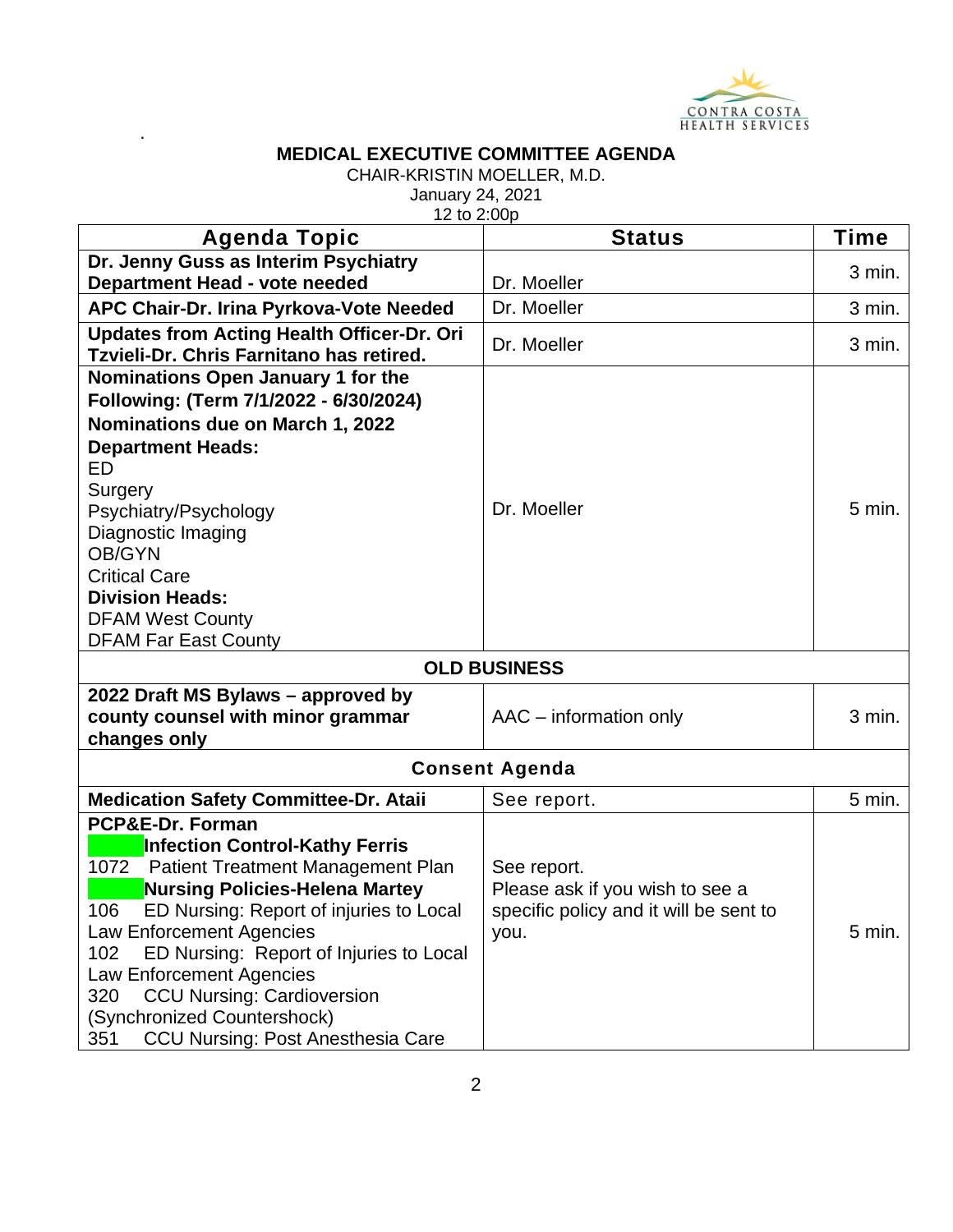

.

CHAIR-KRISTIN MOELLER, M.D.

January 24, 2021

12 to 2:00p

| <b>Agenda Topic</b>                               | <b>Status</b>            | <b>Time</b>      |
|---------------------------------------------------|--------------------------|------------------|
| <b>CCU Nursing: Fecal management</b><br>807       |                          |                  |
| System (FMS)                                      |                          |                  |
| 1421-A<br>CCU/ IMCU Nursing: Set up &             |                          |                  |
| <b>Planned Actions</b>                            |                          |                  |
| Nursing Psych: Involuntary Admission<br>514       |                          |                  |
| Conservatorship and Temporary                     |                          |                  |
| Conservatorship                                   |                          |                  |
|                                                   | <b>COMMITTEE REPORTS</b> |                  |
| <b>Credentials Committee- Dr. Mbanugo</b>         | See report               | 3 min.           |
| List of Candidates - Vote needed                  |                          |                  |
| <b>Patient Safety and Performance</b>             | Dr. Beach                | 3 min.           |
| <b>Improvement Committee</b>                      |                          |                  |
| APC - Dr. Mbanugo                                 | No policies              | 3 min.           |
| <b>Contra Costa Health Plan-Sharron Mackey</b>    | Pending                  | $5$ min.         |
| <b>DEPARTMENT &amp; DIVISION REPORTS</b>          |                          |                  |
| <b>DFAM Martinez-Dr. Katzman</b>                  | See report               | $5 \text{ min.}$ |
| <b>Pathology Department-Dr.Das</b>                | Pending to February      | $5 \text{ min.}$ |
| <b>Cancer Committee-Dr. Gynn</b>                  | Pend to March            | $5 \text{ min.}$ |
| ADJOURN TO CLOSED SESSION-VOTING MEMBERS ONLY     |                          |                  |
| Adjournment. Next Meeting Date: February 28, 2021 |                          |                  |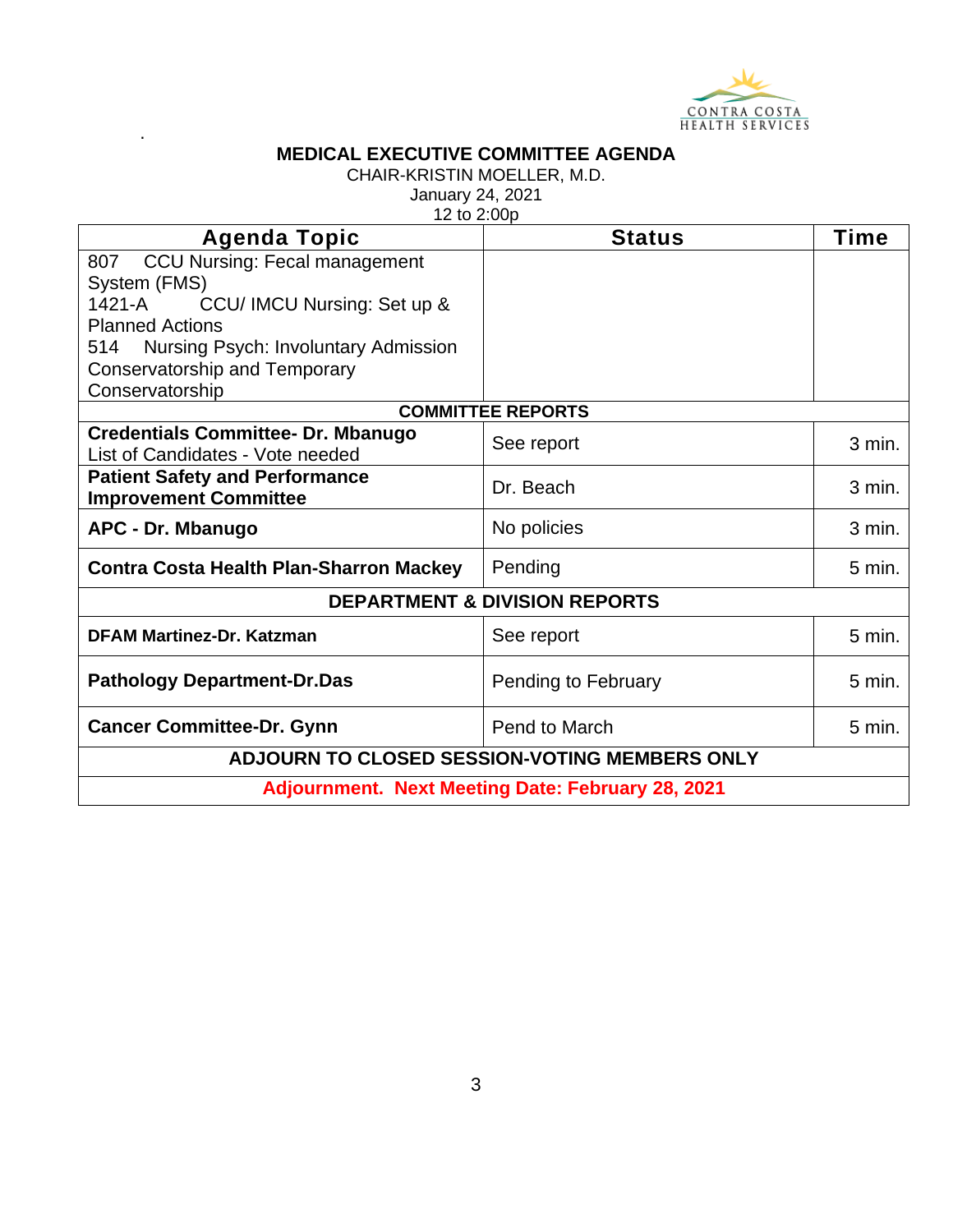

.

CHAIR-KRISTIN MOELLER, M.D. February 28, 2022 12 to 2:00p

*As the elected leadership of the CCRMC/HCs Medical Staff, we stand against racism and hate. We recognize the negative impact of longstanding structural racism on health, and we commit to take action to combat this in our own system and work for health equity for our patients.*

Join Zoom Meeting

<https://cchealth.zoom.us/j/8544948118>

*Meeting ID: 854 494 8118*

#### **\*\*If you are on phone only for the Zoom, use \*6 to mute/unmute**

| <b>Agenda Topic</b>                                                                                                                                                                                                                                                                                                                                                                                                                                                                                                                                                                                                                                                                                                | <b>Status</b>               | Time     |  |
|--------------------------------------------------------------------------------------------------------------------------------------------------------------------------------------------------------------------------------------------------------------------------------------------------------------------------------------------------------------------------------------------------------------------------------------------------------------------------------------------------------------------------------------------------------------------------------------------------------------------------------------------------------------------------------------------------------------------|-----------------------------|----------|--|
| <b>Call to Order</b>                                                                                                                                                                                                                                                                                                                                                                                                                                                                                                                                                                                                                                                                                               |                             |          |  |
| Review of January 24, 2022 Minutes                                                                                                                                                                                                                                                                                                                                                                                                                                                                                                                                                                                                                                                                                 | See attached Draft Minutes. | $2$ min. |  |
| Announcements (3 min)                                                                                                                                                                                                                                                                                                                                                                                                                                                                                                                                                                                                                                                                                              |                             |          |  |
| March 21, 2022 MEC meeting reports to Sue by March 10, 2022<br><b>Medical Staff Assistance Committee</b><br>$\Omega$<br>Surgery Department-Dr. Dosanjh<br>$\circ$<br>Psychiatry/Psychology Department-Dr.Guss<br>$\circ$<br>Cancer Committee-Dr. Gynn<br>$\circ$<br>Diagnostic Imaging Department-Dr. Liebig<br>$\circ$<br>Utilization Management Committee-Dr. Rael<br>$\circ$<br>Peer Review Oversight Committee-Dr. Moeller<br>$\circ$<br>Please use the standard SBAR form for your reports -You will be given 5 minutes in which to<br>present your report. Please number the pages of your report. PLEASE DATE YOUR REPORT<br>AND NUMBER THE PAGES. Please include your executive summary which can be added |                             |          |  |
| to the minutes. Next meeting March 21, 2022<br><b>ADMINISTRATIVE REPORTS</b>                                                                                                                                                                                                                                                                                                                                                                                                                                                                                                                                                                                                                                       |                             |          |  |
| Anna Roth, Health Services Director<br>Rajiv Pramanik, M.D.- CMIO<br>Ori Tzvieli, Health Officer, Director of Public Health<br>Gabriela Sullivan, M.D.- Specialty/Ambulatory Medical<br>Pat Godley, CFO for Health Services<br>Director<br>Gilbert Salinas, Chief Equity Officer, HS<br>Sergio Urcuyo, M.D.- Hospital Medical Director<br>Jaspreet Benepal, RN, Chief Nursing Officer<br>Sonia Sutherland, M.D.-Medical Director, Detention Health<br>Samir Shah, M.D., Chief Executive Officer/Chief<br>Sharron Mackey, MHS, Chief Executive Officer CCHP<br><b>Medical Officer</b><br>Dennis Hsieh, M.D., Medical Director/CMO CCHP<br>Vacant - Chief Quality Officer<br>David Runt - Chief Operations Officer   |                             |          |  |
| <b>NEW BUSINESS</b>                                                                                                                                                                                                                                                                                                                                                                                                                                                                                                                                                                                                                                                                                                |                             |          |  |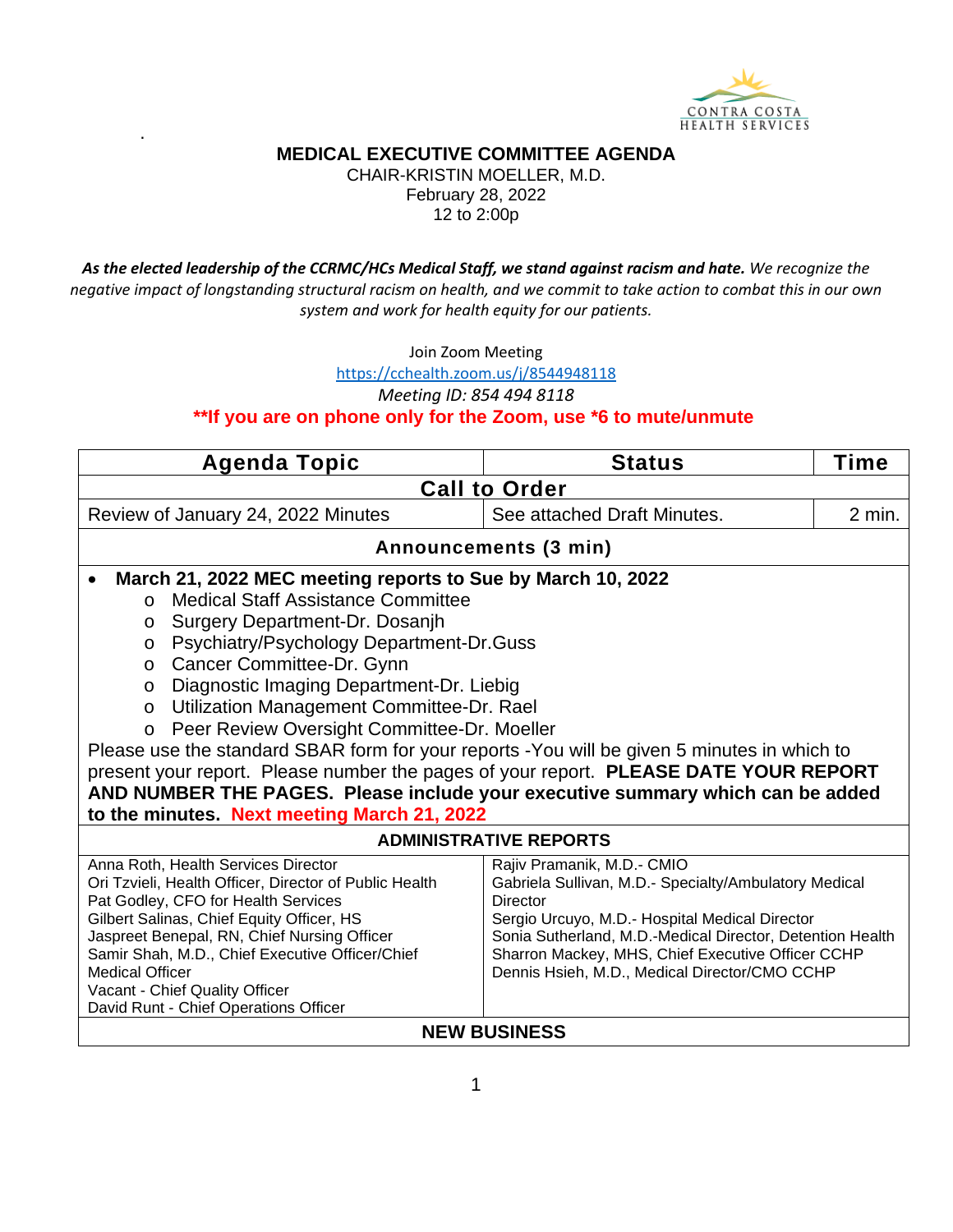

.

CHAIR-KRISTIN MOELLER, M.D.

February 28, 2022

12 to 2:00p

| $1 - 10 - 100$<br><b>Agenda Topic</b>                                                                                                                                                                                                                                                                                                                                                                                                | <b>Status</b>                                                                                    | <b>Time</b> |
|--------------------------------------------------------------------------------------------------------------------------------------------------------------------------------------------------------------------------------------------------------------------------------------------------------------------------------------------------------------------------------------------------------------------------------------|--------------------------------------------------------------------------------------------------|-------------|
| <b>Quality Indicators-Vote Needed</b>                                                                                                                                                                                                                                                                                                                                                                                                | Dr. Moeller                                                                                      | $5$ min.    |
| Nominations Due March 1 for the<br>Following: (Term 7/1/2022 - 6/30/2024)<br><b>Department Heads:</b><br>ED<br>Surgery<br>Psychiatry/Psychology<br>Diagnostic Imaging<br>OB/GYN<br><b>Critical Care</b><br><b>Division Heads:</b><br><b>DFAM West County</b><br><b>DFAM Far East County</b>                                                                                                                                          | Dr. Moeller                                                                                      | 3 min.      |
| <b>OLD BUSINESS</b>                                                                                                                                                                                                                                                                                                                                                                                                                  |                                                                                                  |             |
| <b>Bylaws Vote Count-76 ballots received</b><br>#1Prerogs for Allied Health<br>69 Yes/7 No<br>#2Update current division names<br>70 Yes/5 No/1 Abstain<br>#3 Committees<br>67 Yes/9 No                                                                                                                                                                                                                                               | Dr. Moeller                                                                                      | 3 min.      |
| <b>Consent Agenda</b>                                                                                                                                                                                                                                                                                                                                                                                                                |                                                                                                  |             |
| <b>Medication Safety Committee-Dr. Ataii</b>                                                                                                                                                                                                                                                                                                                                                                                         | See report.                                                                                      | $5$ min.    |
| PCP&E-Dr. Forman<br><b>Hospital Wide Policies</b><br>357<br>Roles of the Deputy Sheriff at Hospital<br>and Health Center Sites<br>360<br><b>Security Program</b><br><b>Nursing Policies-Helena Martey</b><br>3.142 Sodium Bicarbonate, Intravenous<br>Administration<br>Formula: Safe Preparation, Storage<br>3.70<br>and Feeding<br>3.70 A Formula Preparation Handout (English)<br>3.70 B Formula Preparation Handout<br>(Spanish) | See report.<br>Please ask if you wish to see a<br>specific policy and it will be sent to<br>you. | $5$ min.    |